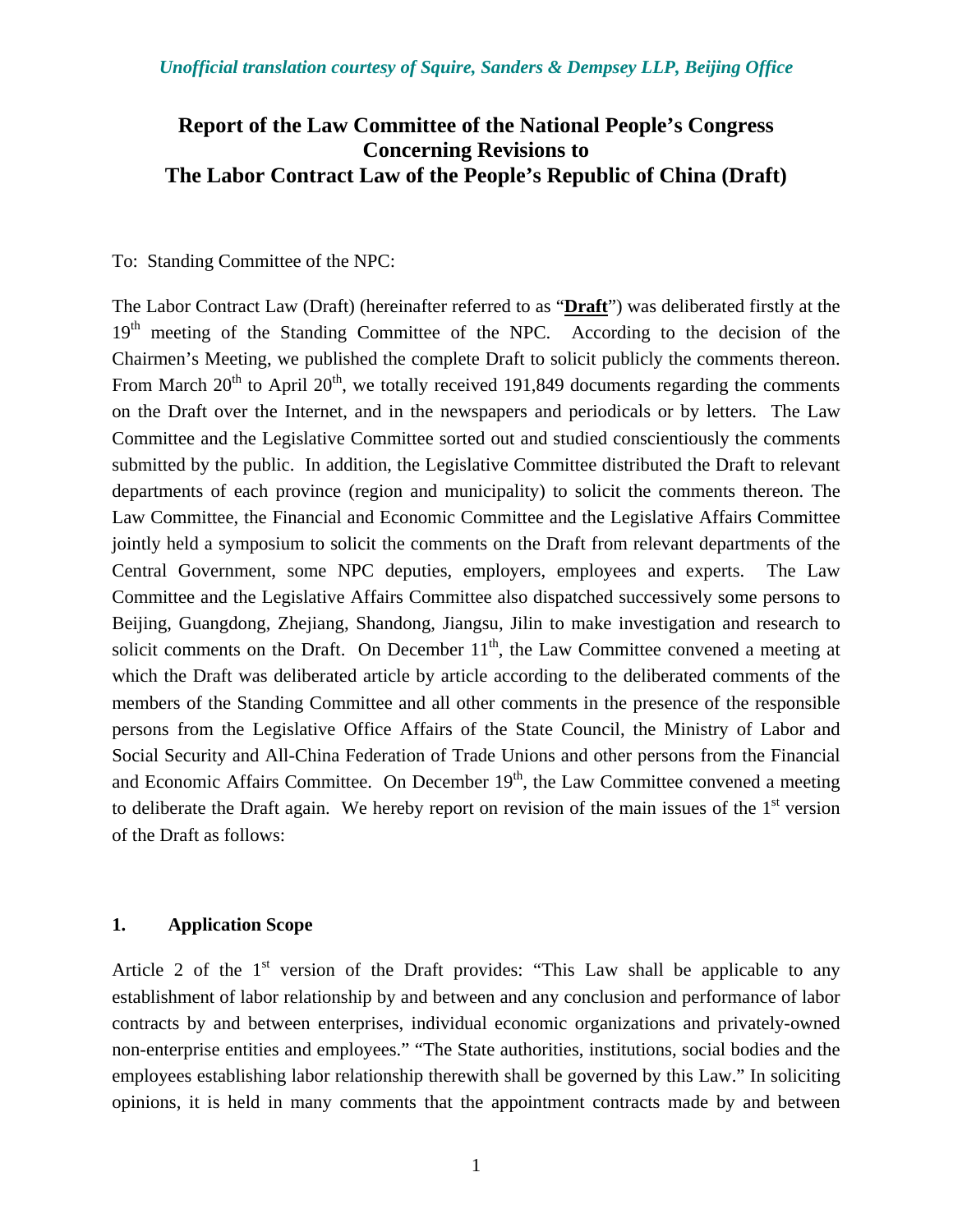institutions under the appointment system and employees also present a labor relationship between both parties. At present, except for civil servants governed by the Civil Servants Law and other work personnel administered with reference thereto, the employees signing employment contracts with institutions shall not be governed by the provisions of the Labor Law because of the authority division among administrative departments, so there is no law or regulation applicable to the employees in case of any dispute arising between them and institutions, which is not helpful to protect the legal rights and interests of the employees. Therefore, it is suggested that such employees should also be included into the applicable scope of the Labor Contract Law. Upon study in conjunction with the Legislative Affairs Office of the State Council, the Ministry of Labor and Social Security and All-China Federation of Trade Unions, the Law Committee proposes to revise Paragraph 2 of Article 2 of the Draft as follows: "Except for the civil servants governed by the Civil Servants Law and the work personnel administered with reference thereto, if any state authority, institution, social body establishes a labor relationship with an employee, the conclusion, performance, modification, rescission and termination of the labor contract between both parties shall be governed by this Law. "(See Paragraph 2 of Article 2 of the 2<sup>nd</sup> deliberated version of the Draft). Also, in view of the specialty of such labor contract and under the actual conditions of the authority division among departments, we also suggest to add one provision to "the Supplementary Rules", which provides: "If there is any other provisions of the State Council applicable to the labor contracts under the appointment system implemented by institutions as provided in Paragraph 2 of Article 2 of this Law, the provisions of the State Council shall apply; the personnel administrative department of the State Council shall be responsible for supervising and administering implementation of its labor contract system." (See Article 94 of the  $2<sup>nd</sup>$  deliberated version of the Draft)

### **2. Enterprise Rules**

Paragraph 2 of Article 5 of the  $1<sup>st</sup>$  version of the Draft provides: "The rules and policies of any employer bearing on the vital interests of its employees shall be discussed and adopted at its trade union, staffs' congress or staffs' representatives' congress, or made by equal negotiation." Some members of the Standing Committee hold that any employer shall not only formulate its rules and policies with involvement by its employees, but also consult with its employees on its decision as to any major matters directly bearing on the vital interests of its employees. Other members also hold that many contents of the rules and policies of an employer should be decided independently by it, and it is either not practicable to implement the provision of the Draft (i.e. the enterprises rules shall be discussed and adopted at the trade union staffs' congress or the staffs representatives' congress), which is also inconsistent with the provisions of other relevant laws. Upon study in conjunction with the Legislative Affairs Office of the State Council, the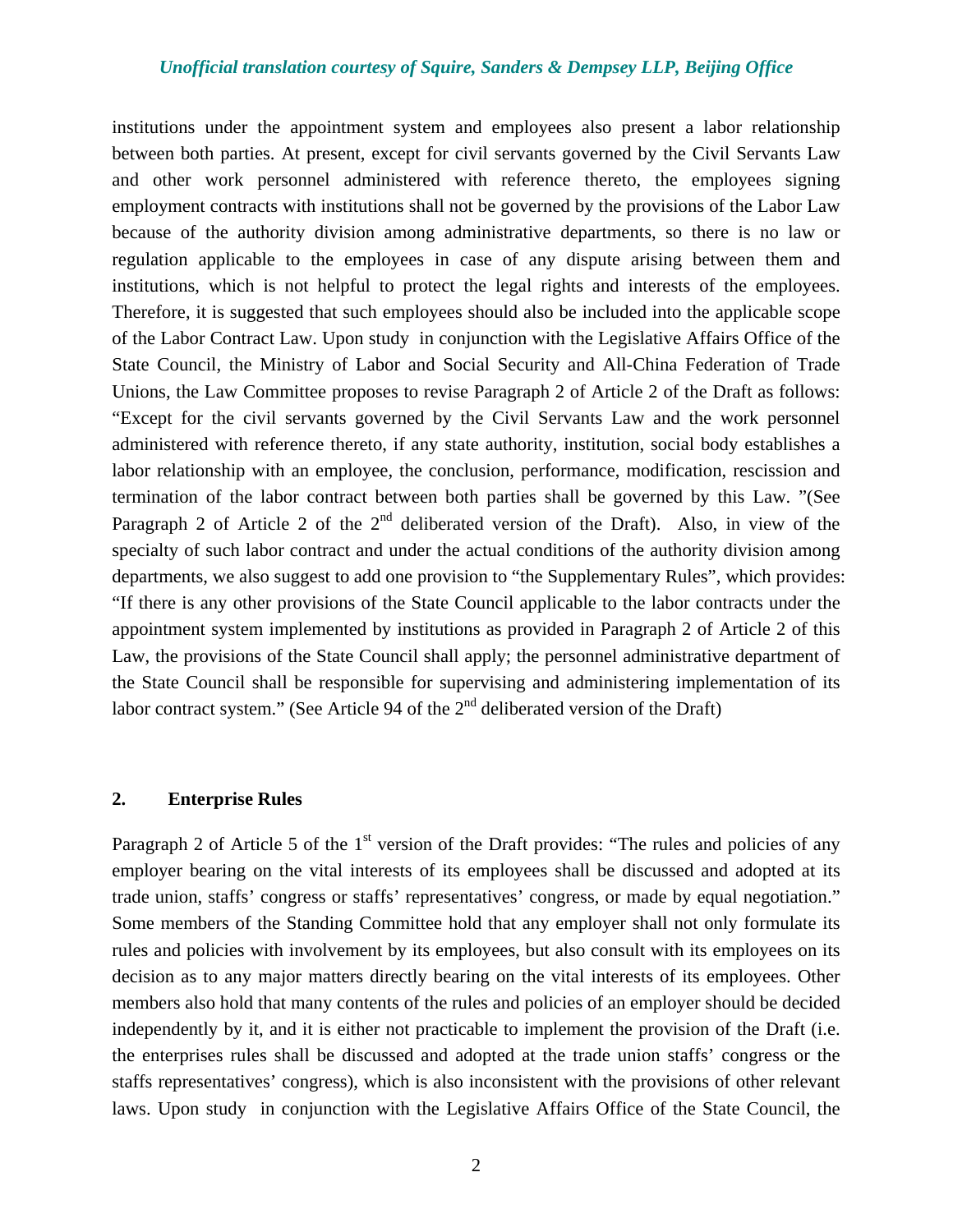Ministry of Labor and Social Security and All-China Federation of Trade Unions, the Law Committee proposes to revise the provision as follows: "In formulating, revising or deciding on the rules and policies and major matters bearing on the vital interests of its employees such as labor compensation, work hours, rest and leave, labor safety and health, insurance and benefit, staff' training, labor discipline and quota management, any employer shall refer the same to its staffs' representatives' congress or all staffs, which shall raise proposals and comments in relation thereto after discussion, and consult with its trade union or its staffs' representatives on and determine the same." "In the course of implementation of the rules and policies of an employer, if the trade union or the staffs believes there is any improper provision in the rules and policies, they shall have the right to raise the same to the employer, who shall revise and improve the same through consultation." (See Paragraphs 2 and 3 and Article 4 of the  $2<sup>nd</sup>$  deliberated version of the Draft). Also, the chapter "Legal Responsibilities" provides: "If any provision of the rules and policies of an Employer is not in compliance with any laws, regulations and provisions, the provision shall be ineffective, and the labor administrative authority shall impose a warning upon it, and order it to make corrections; the employer shall be responsible for indemnifying any of its employees against any damage to him/her arising there from." (See Article 79 of the  $2<sup>nd</sup>$  deliberated version of the Draft)

#### **3. Conclusion of Written Labor Contract**

Paragraph 3 of Article 9 of the  $1<sup>st</sup>$  version of the Draft provides: "If there exists a labor relationship between an employer and any of its employees, but the employer does not sign any labor contract with the employee in writing, the employer shall be deemed to have signed a nonfixed term labor contract with the employee, and the supplemental procedures for concluding the written labor contract shall be completed timely with an exception that the employee has any other intent manifestation." Some members of the Standing Committee hold that it is not practicable to implement the provision (i.e. any failure to conclude the written labor contract shall be deemed as a conclusion of the non-fixed term labor contract), which is either not always helpful to the employee in practice. Some members propose that the problem of any failure to conclude the written labor contract shall be resolved by system design to guide both parties to conclude the written labor contract under actual conditions and with more practicability. Upon study in conjunction with the Legislative Affairs Office of the State Council, the Ministry of Labor and Social Security and All-China Federation of Trade Unions, the Law Committee proposes to revise the Draft as follows: (1) Any employer shall establish a labor relationship with any of its employees from the date of employment. To establish a labor relationship, the employment formalities shall be completed, and the written labor contract shall be concluded. (See Paragraph 1 of Article 7 and Article 8 of the  $2<sup>nd</sup>$  deliberated version of the Draft) (2) If there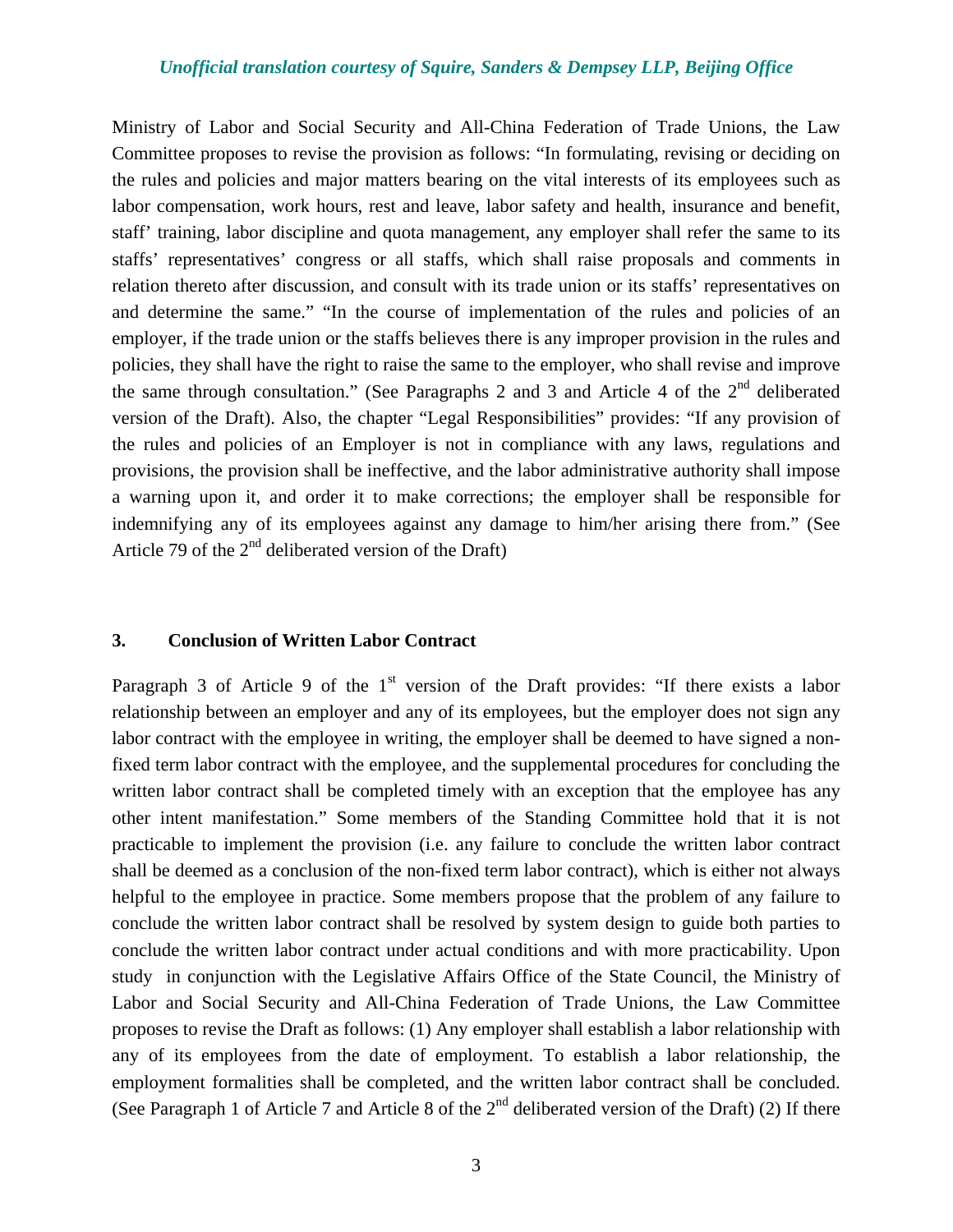exists a labor relationship between an employer and any of its employees, but the employer does not sign the written labor contract with the employee, the written labor contract shall be signed within one month from the date of employment. (See Paragraph 2 of Article 7 of the  $2<sup>nd</sup>$ deliberated version of the Draft) (3) If an employer does not sign any written labor contract with any of its employees at the same time of following the employment formalities, the newly employed employee shall be treated under the standards provided in the collective contract of the employer or in its industry; if there is no collective contract, the employer shall give the employee the same compensation for the same position. (See Article 9 of the  $2<sup>nd</sup>$  deliberated version of the Draft) (4) If an employer fails to conclude the written labor contract with any of its employees up to one month from the date of following the employment formalities, it shall pay the employee the salary which is two times the compensation corresponding to the labor service rendered by the employee. Article 82 of the  $2<sup>nd</sup>$  deliberated version of the Draft provides for corresponding legal responsibilities.

#### **4. Probation Period**

Article 13 of the 1<sup>st</sup> version of the Draft: "A probation period may be agreed upon if the term of the labor contract is three or more months. The probation period shall be included in the term of the labor contract. The probation period for any non-technical position shall not exceed one month; and the probation period for any senior professional technical position shall not exceed six months. " Some members of the Standing Committee hold that as there are comparatively acute situations in practice, where the interests of employees are damaged, such as employer's abusing the probation period, forcing down the salaries occurring during the probation period and rescinding arbitrarily the labor contract during the probation period, the Labor Contract Law shall have strict provisions therefor. It is not practicable to implement the provision (i.e. the probation period is set by the technical content of a position), so it is suggested that the probation period be set by the term of the labor Contract. Upon study in conjunction with the Legislative Affairs Office of the State Council, the Ministry of Labor and Social Security and All-China Federation of Trade Unions, the Law Committee proposes to revise the Draft as follows: (1) If the term of a labor contract is less than one year, the probation period shall not exceed one month; if the term of the labor contract is between one year and three years, the probation period shall not exceed two months; the probation period for a three or more years' fixed term labor contract or non-fixed term labor contract shall not exceed six months. If a labor contract only stipulates the probation period or the term of the labor contract is the same as the probation period, then the provision on the probation period shall be ineffective, and the probation period shall be the term of the labor contract. (See Paragraphs 1 and 3 of Article 20 of the  $2<sup>nd</sup>$  deliberated version of the Draft) (2) The salary occurring during the probation period shall not be less than the minimum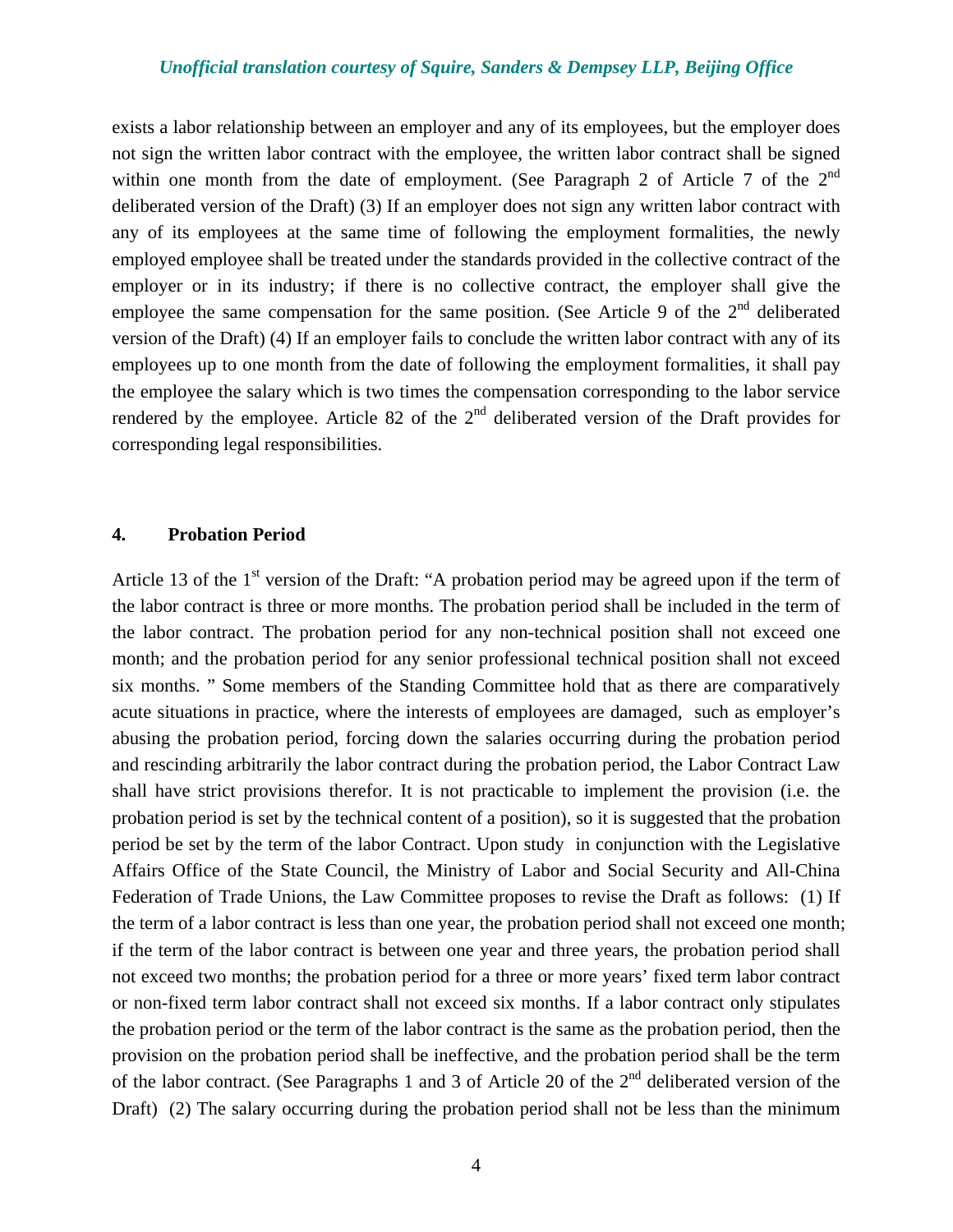salary for the same position or than eighty percent of the salary agreed upon in the labor contract. (See Article 21 of the  $2<sup>nd</sup>$  deliberated version of the Draft) (3) During the probation period, no employer may rescind any labor contract with an exception that there is proof proving that the employee does not meet the employment conditions. If an employer rescinds a labor contract during the probation period, it shall explain to the employee the reasons therefor. (See Article 22 of the  $2<sup>nd</sup>$  deliberated version of the Draft) Relevant legal responsibilities are also provided.

#### **5. Tendency to Form Short Term contracts**

At present, the problem of the tendency to form short term contracts is very acute, damages the interests of employees and is not beneficial to establish stable labor relationships. Some members of the Standing Committee hold that the Labor Contract Law shall value and provide against the problem of the tendency to form the short-term contract. Upon study in conjunction with the Legislative Affairs Office of the State Council, the Ministry of Labor and Social Security and All-China Federation of Trade Unions, the Law Committee proposes to add the following provisions: (1) signing non-fixed term contracts is encouraged; if any employee claims renew of his/her labor contract under any of the following conditions, the non-fixed labor contract shall be signed: (i) when the labor contract is to be renewed, the employee has been working consecutively with the employer for full ten or more years; (ii) when the employer implements the labor contracts system for the first time or the labor contract is signed for restructuring of the state-owned enterprise, the employee has been working with the employer for full ten or more years or his/her work time prior to his/her legal retirement age is within ten years; (iii) the fixed term labor contract is to be renewed after signed consecutively for two times. (See Article 14 of the  $2<sup>nd</sup>$  deliberated version of the Draft) (2) If an employer fails to sign any non fixed term labor contract with any of its employees in violation of the provisions of this Law, it shall, when rescinding or terminating the labor contract, pay the employee an indemnity equal to two times the economic compensation provided in this Law. (See Article 86 of the  $2<sup>nd</sup>$  deliberated version of the Draft)

#### **6. Service Period**

Article 15 of the  $1<sup>st</sup>$  version of the Draft provides: "If an Employer provides any of its employees with a training fee, which is used for a full-time professional technical training to him/her lasting for six (6) or more months, it and the employee may agree upon a service period and the penalty payable by the employee to the employer in case of any breach by the employee; provided,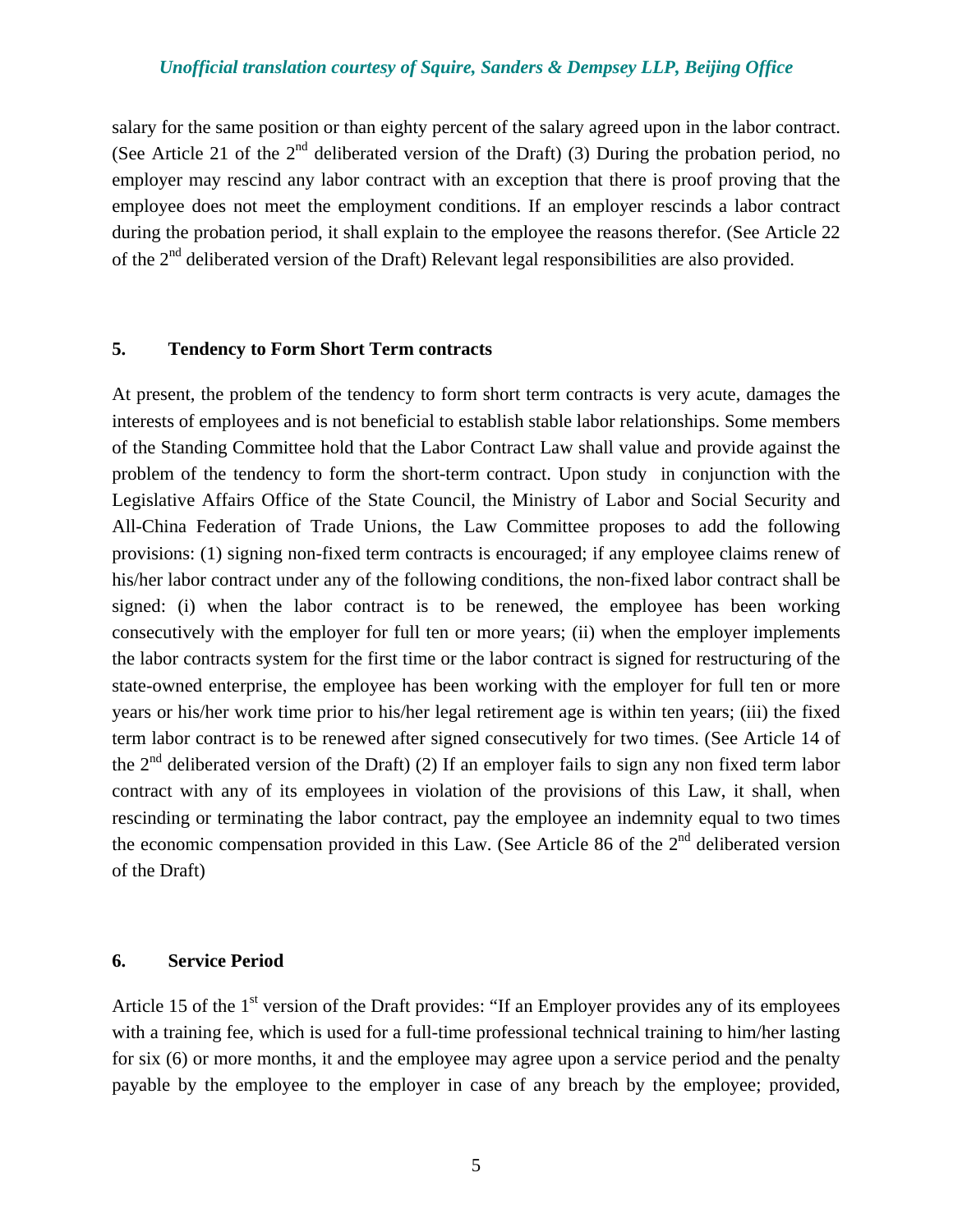however, the maximum amount of the penalty must not exceed the training fee attributable to the remaining part of the service period that the service has not been rendered." Some members of the Standing Committee hold that the threshold of only the six or more months' full-time professional technical training, for which the service period may be agreed upon, is too high. Some members of the Standing Committee propose that a corresponding increase in the salary of such employee during the service period should be ensured. Upon study in conjunction with the Legislative Affairs Office of the State Council, the Ministry of Labor and Social Security and All-China Federation of Trade Unions, the Law Committee proposes to revise the Draft as follows: (1) If an Employer provides any of its employees with a training fee, which is used for a full-time professional technical training or professional training to him/her lasting one or more months, it may agree upon a service period with the employee. If the employee breaches any of the provisions regarding the service period, it shall pay a penalty to the employer thereunder. (2) The agreed amount of the penalty for breaching any of the provisions regarding the service period shall not exceed the training fee provided by the employer. In case of any breach, the penalty to be paid by the employee shall not exceed the training fee attributable to the remaining part of the service period that the service has not been rendered. (3) If the service period agreed upon by the employer and the employee is comparatively long, the employer shall raise the labor compensation of the employee during the service period according to the compensation adjustment mechanism. (See Article 23 of the  $2<sup>nd</sup>$  deliberated version of the Draft)

### **7. Non-competition**

Article 16 of the  $1<sup>st</sup>$  version of the Draft provides "Ann employer may agree upon noncompetition, in the labor contract, with any of its employee who knows its trade secrets." "The non-competition scope shall be limited to the geological region within which any actual competition against the employee's Employer may be formed." "If an employer agrees with any of its employees upon non-competition, it shall also agree with the employee upon the noncompetition economic compensation payable to the employee, which shall not be less than the annual salary incomes of the employee during his/her employment with the employer. Any employee breaching any of the non-competition provisions shall pay a penalty to the employer; provided, however, the maximum penalty shall not be more than three (3) times the economic compensation." Some members of the Standing Committee hold that the provisions regarding non-competition shall strike a balance between protecting the legal interests of the employers and restricting the employment rights of employees, so the applicable scope of such provisions should not be overly broad, and only senior managers and senior technicians shall be governed mainly by such provisions. Such matters as the economic compensation and breaching penalty shall be agreed upon by both parties. Upon study in conjunction with the Legislative Affairs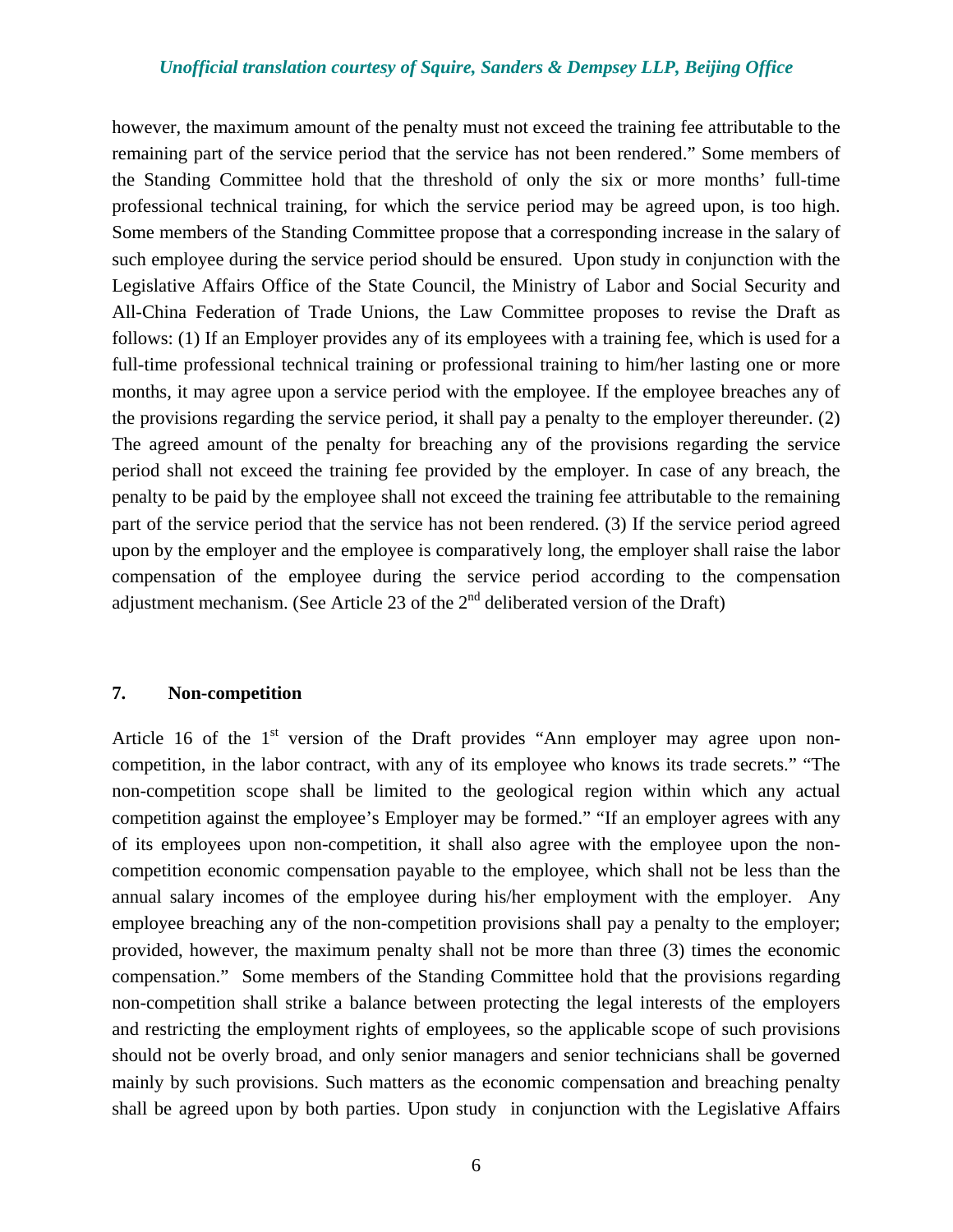Office of the State Council, the Ministry of Labor and Social Security and All-China Federation of Trade Unions, the Law Committee proposes to revise the Draft as follows: "With respect to an employee under a duty to keep confidential the trade secret of his/her employer, his/her employer may make with the employee the non-competition provisions in the labor contract or the confidentiality agreement, under which the employer shall pay the employee the economic compensation on a monthly basis after the rescission or termination of the labor contract. If the employee breaches any of the non-competition provisions, he/she shall pay a penalty to the employer as agreed in the labor contract or confidentiality agreement (See Paragraph 2 of Article 24 of the  $2<sup>nd</sup>$  deliberated version of the Draft) (2) The persons under the non-competition provisions shall be limited to senior managers and senior technicians of the employer and other persons with knowledge of the trade secrets of the employer. The scope, geological region and period of the non-competition shall be agreed upon by the employer and the employee, and any of the provisions regarding non-competition shall not be in incompliance with the provisions of relevant laws and regulations. (3) The time limit of non-competition shall not be more than two years. (See Article 25 of the  $2<sup>nd</sup>$  deliberated version of the Draft). It needs to be explained here that any person infringing upon any trade secret shall take legal responsibilities under the provisions of relevant laws, and not be restricted by the two years' non-competition provision.

#### **8. Delay in Payment of Salaries and Social Insurance Premiums**

In soliciting comments on the Labor Contract Law, the salaries and social insurance premiums are the two issues to which employees made strongest reactions. It is held in many comments that, in practice, many employers find excuses not to hand out salaries as scheduled, and some employers also force employees to do overtime work, but fail to pay overtime payments, so the Labor Contract Law shall provide against the problems. Some employees propose that the Labor Contract Law shall provide for social insurance premiums issues. Upon study in conjunction with the Legislative Affairs Office of the State Council, the Ministry of Labor and Social Security and All-China Federation of Trade Unions, the Law Committee proposes to add the following provisions: (1) Any employer shall hand out labor compensations fully as scheduled under the provisions of the State and the provisions and terms of labor contracts. If an employer delays in hand-out of or fails to hand out fully any salary of any employee, the employee may apply to the local people's court for the payment order; if the employer refuses to implement the payment order, the local people's court may enforce the same legally. (See Article 31 of the 2<sup>nd</sup> deliberated version of the Draft) (2) The Draft provides for relevant legal responsibilities to be taken by any employer who delays in hand-out of any salary. (See Paragraph 1 of Article 85 of the  $2<sup>nd</sup>$  deliberated version of the Draft) (3) The State will take measures to realize gradually the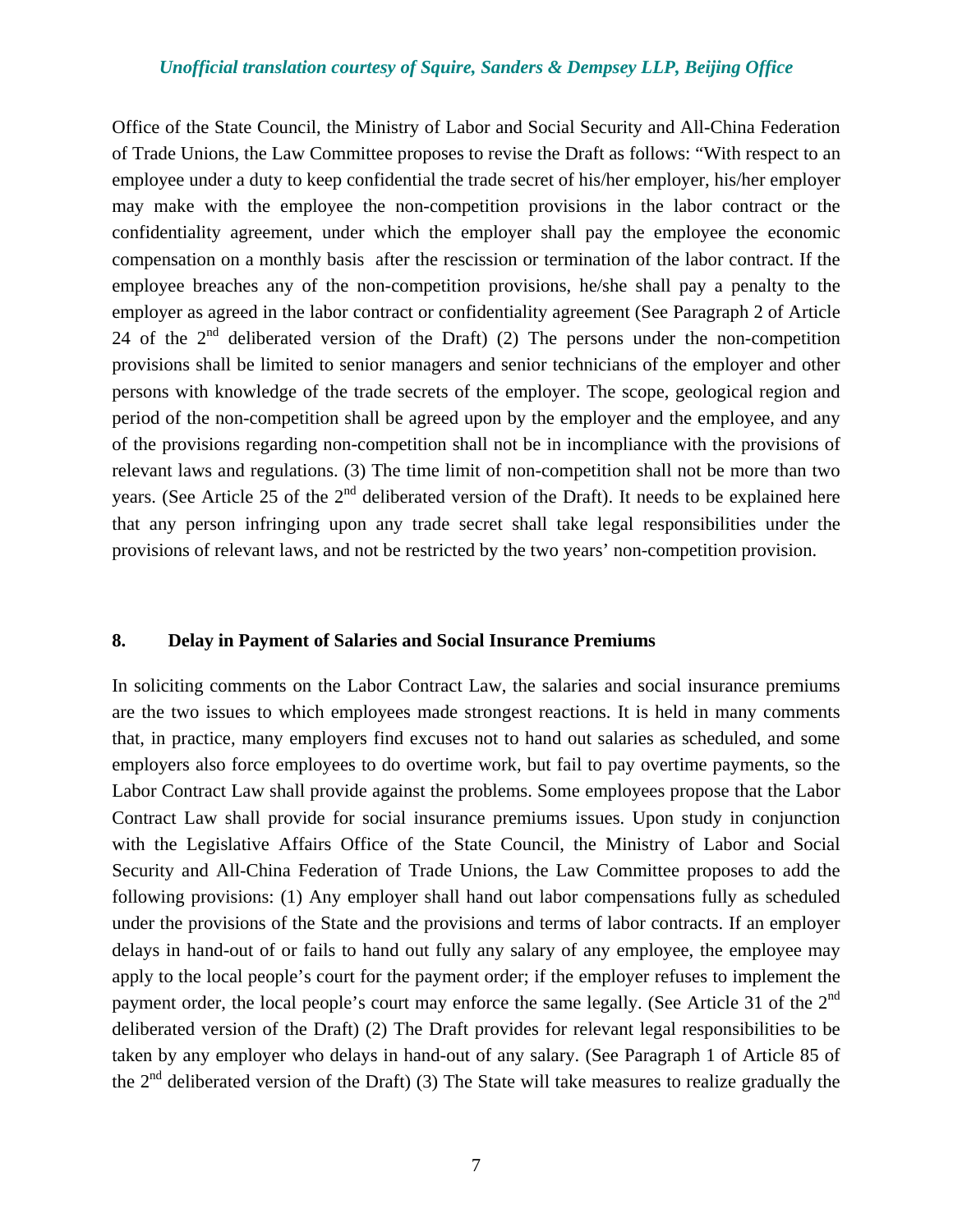nationwide flow of the basic pension insurance individual accounts together with employees. (See Article 48 of the  $2<sup>nd</sup>$  deliberated version of the Draft)

### **9. Economic Layoffs**

Article 33 of the  $1<sup>st</sup>$  version of the Draft provides: "If the objective conditions taken as the basis for conclusion of the labor contract have greatly changed so that the labor contract can no longer be carried out, and fifty or more persons need to be laid off, the employer shall be responsible for explaining the situation to its trade union or all of its staffs and reach a consensus with its trade union or staffs' representatives through negotiation. In deciding to lay off employees, the employer shall first retain the employees who have been working with it for a comparatively long time, who have signed with it comparatively long fixed-term labor contracts, and who signed with it non-fixed term labor contracts." Some members of the Standing Committee hold that as many employees are involved in an economic lay-off, the Labor Contract Law should provide expressly for the situations of any economic layoff, which shall be consistent with those of the Labor Law in terms of layoff procedures, so as to prevent employers from carrying out arbitrarily any economic layoff. Upon study in conjunction with the Legislative Affairs Office of the State Council, the Ministry of Labor and Social Security and All-China Federation of Trade Unions, the Law Committee proposes to revise the Draft as follows: (1) In the event of any circumstances set forth below causing failure of performance of a labor contract, under which condition a laying off at least 20 employees or over 10% of the total employees will be needed, the Employer shall be responsible for explaining the situation to the trade union or all of its staffs 30 days prior to the layoff. The Employer can lay off employees after communications with the trade union or all of its staffs for their opinion and report to the local labor administrative authority: (i) where it is to be consolidated under the provisions of the bankruptcy law; (ii) where it runs into difficulties in production and management; (iii) were it is to be relocated to prevent from pollution; (iv) where any other objective conditions taken as the basis for conclusion of the labor contract have greatly changed so that the labor contract can no longer be carried out. (2) When laying off employees, the Employer shall offer on a preferential basis to keep employees: (1) who have been maintaining a relatively longer term of service with the Employer; (2) who have entered into a comparatively long fixed term labor contracts with the Employer; (3) who have signed non-fixed term labor contracts; (4) whose families do not have any other employed persons, but have aged persons and minors. (See Article 41 of the  $2<sup>nd</sup>$  deliberated version of the Draft)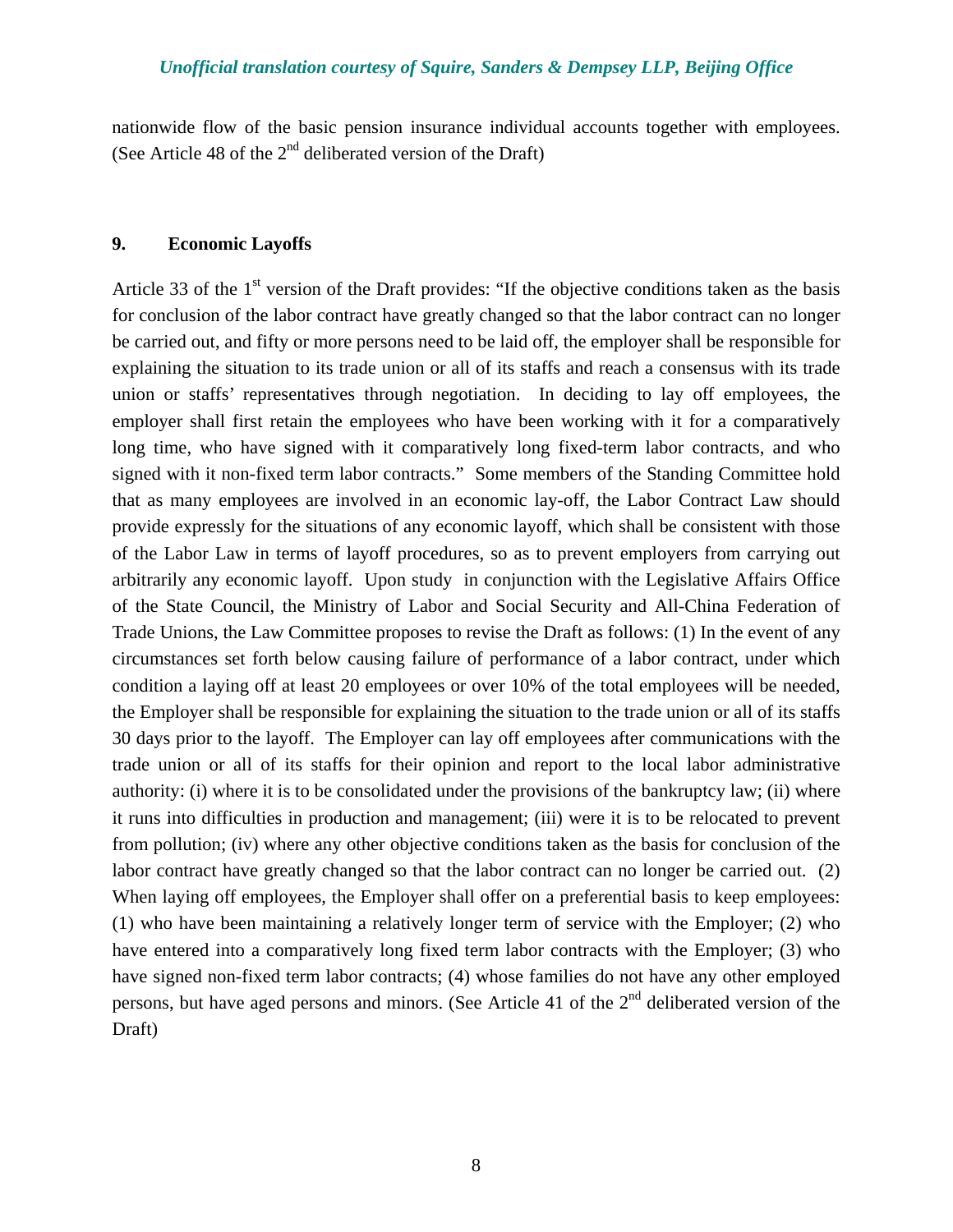#### **10. Collective Contracts**

Paragraph 2 of Article 7 of the  $1<sup>st</sup>$  version of the Draft: "Trade unions or staffs representatives shall have the right to sign, by equal negotiation, with employers the collective contracts with respect to such matters as labor compensation, work hours, rest and leave, labor safety and health and insurance and benefit." Some members of the Standing Committee hold that collective contracts are of significance to protect employees' interests. Although the Draft provides for the collective contracts, the provisions in relation thereto in the Draft are scattered overly and not specific enough. They propose to provide for collective contracts by a special chapter. Upon study in conjunction with the Legislative Affairs Office of the State Council, the Ministry of Labor and Social Security and All-China Federation of Trade Unions, the Law Committee proposes to provide, under the relevant provisions of the Labor Law and the Trade Union Law, for the collective contract, by a special chapter, as follows: (1) Any employer shall sign, after equal negotiation, the collective contract with its staffs, as one party, with respect to the such matters as labor compensation, work hours, rest and leave, labor safety and health, insurance and benefit. The draft of the collective contract shall be discussed and adopted at the staffs' representatives' congress or by all of its staffs. The collective contract shall be signed by its trade union representing the staffs, as one party, and the employer; if the trade union of the employer has not been formed, the representatives elected by employees shall sign the collective contract with the employer. (See Article 50 of the  $2<sup>nd</sup>$  deliberated version of the Draft) (2) Within the area at or under the country level, trade union organizations of industries such as construction, mining, food and beverage services can sign industrial collective contracts with the representatives of employers. Industrial collective contracts shall be binding upon Employers and employees in all the local industries concerned. (See Article 52 of the  $2<sup>nd</sup>$  deliberated version of the Draft) (3) Any employer and its staffs, as one party, may sign a special collective contract with respect to such matters as labor safety and health and salaries adjustment system. (See Article 53 of the 2<sup>nd</sup> deliberated version of the Draft) (4) The standards, such as labor conditions and labor compensation, of any collective contract shall be more favorable than the minimum standards stipulated by the local people's government; the standards, such as labor conditions and labor compensation, of any labor contract shall be not less favorable than the standards stipulated by the collective contract. (See Article 53 of the  $2<sup>nd</sup>$  deliberated version of the Draft) (5) If an employer breaches the collective contract, and infringes upon the interests of its staffs and employees, its trade union may require the employer to take legal responsibilities; if a dispute arises in performance of the collective contract, and can not be settled through consultation, its trade union may apply for arbitration or institute legal proceedings legally. (See Article 55 of the  $2<sup>nd</sup>$  deliberated version of the Draft)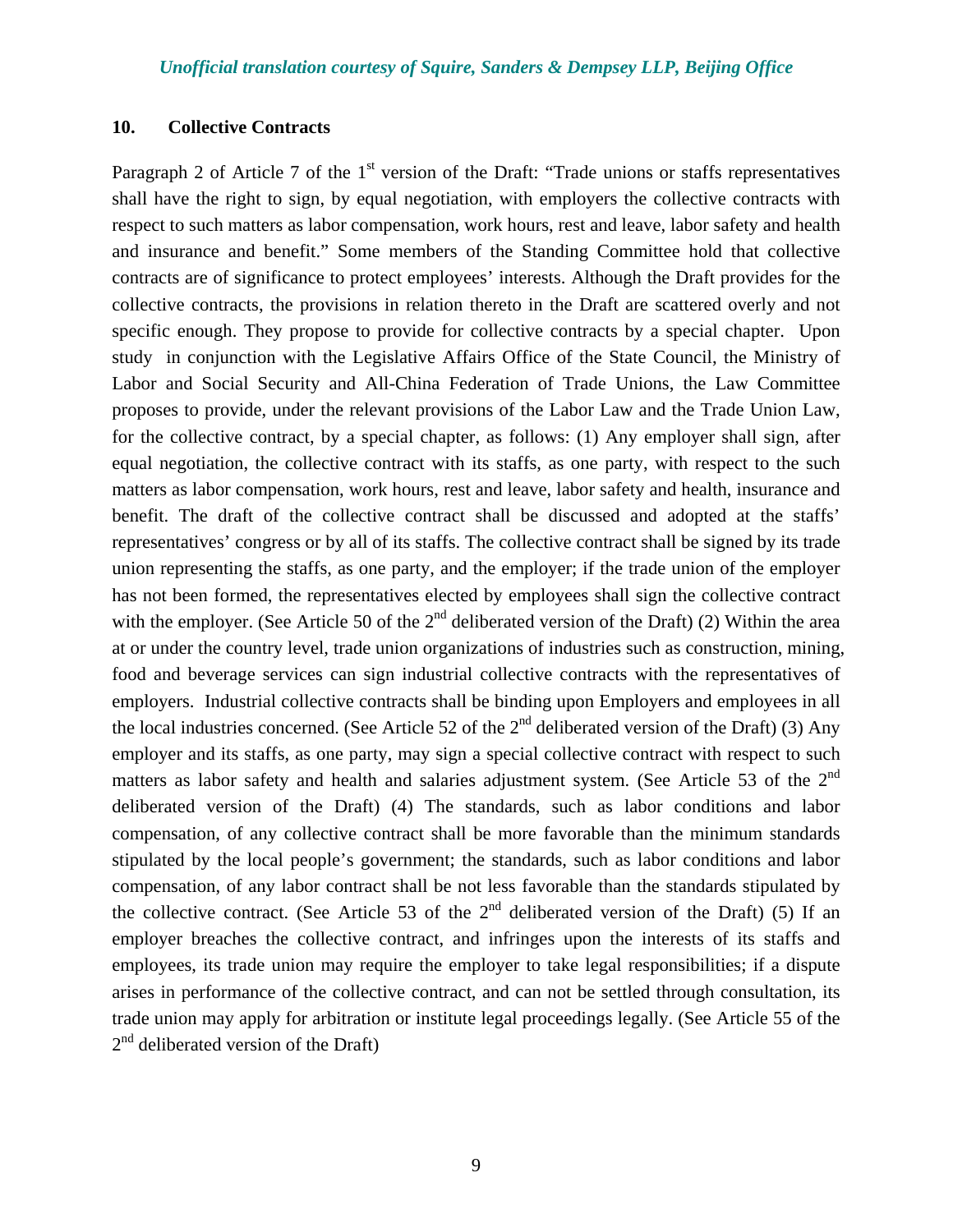#### **11. Labor Dispatch**

Article 22 of the  $1<sup>st</sup>$  version of the Draft provides: "Any employer employing employees in the form of labor dispatch shall deposit a reserve of no less than RMB 5000 Yuan to the designated bank account for each dispatched employee." Article 40 provides: "If an employee is dispatched to and works with the accepting entity for one full year and the accepting entity wishes to continue to use the employee, then the labor contract concluded by and between the labor service agency and the employees shall be terminated, and the accepting entity shall sign another labor contract with the employee." Some members of the Standing Committee hold that, at present, Chinese labor dispatch market grows up rapidly, but is comparatively disordered, and the interests of employees are often infringed. So the labor dispatch needs to be regulated urgently, and they propose to provide for labor dispatch by a special chapter. Some members of the Standing Committee also hold that the reserve requirement will impose a burden on the labor service agencies, but have no direct bearing upon protecting the interests of employees, and lead to such problems as transferring the reserve to the employees or the labor accepting entities. So they propose to delete the reserve requirement of the Draft. Some members of the Standing Committee also hold that the above provision of the Daft (i.e. if an employee is dispatched to and works with the accepting entity for one full year and the accepting entity wishes to continue to use the employee, then the accepting entity shall sign a labor contract with the employee) is overly strict, and difficult to implement in practice, and so propose to revise the said provision. Upon study in conjunction with the Legislative Affairs Office of the State Council, the Ministry of Labor and Social Security and All-China Federation of Trade Unions, and after soliciting the comments on the revising proposal from some labor service agencies and labor accepting entities, the Law Committee proposes to provide, by a special chapter, for labor dispatch as follows, by firstly clarifying legally the obligations and rights of the three parties, labor service agencies, employers and dispatched employees: (1) Labor service agencies means the employers mentioned in this Law, and shall perform all obligations of employers to employees. Labor service agencies shall sign two or more years fixed term labor contracts with dispatched employees. (See Article 57 of the  $2<sup>nd</sup>$  deliberated version of the Draft) (2) The entities accepting to use employees by labor dispatch shall perform the following obligations: (i) to carry out the labor standards of the State, and provide corresponding labor conditions and protection; (ii) to inform the dispatched employees of the work requirements and labor compensation; (iii) to make payments for overtime work and hand out performance bonus, and provide the benefits in relation to each position; (iv) to carry out training of the on-the-job dispatched employees, which is necessary to their respective position; and (v) if an employee is used consecutively, the normal salaries adjustment system shall be established. (See Article 61 of the  $2<sup>nd</sup>$  deliberated version of the Draft) (3) To dispatch employees, the labor service agency shall sign a labor dispatch agreement with the labor accepting entity. Any labor accepting entity shall determine the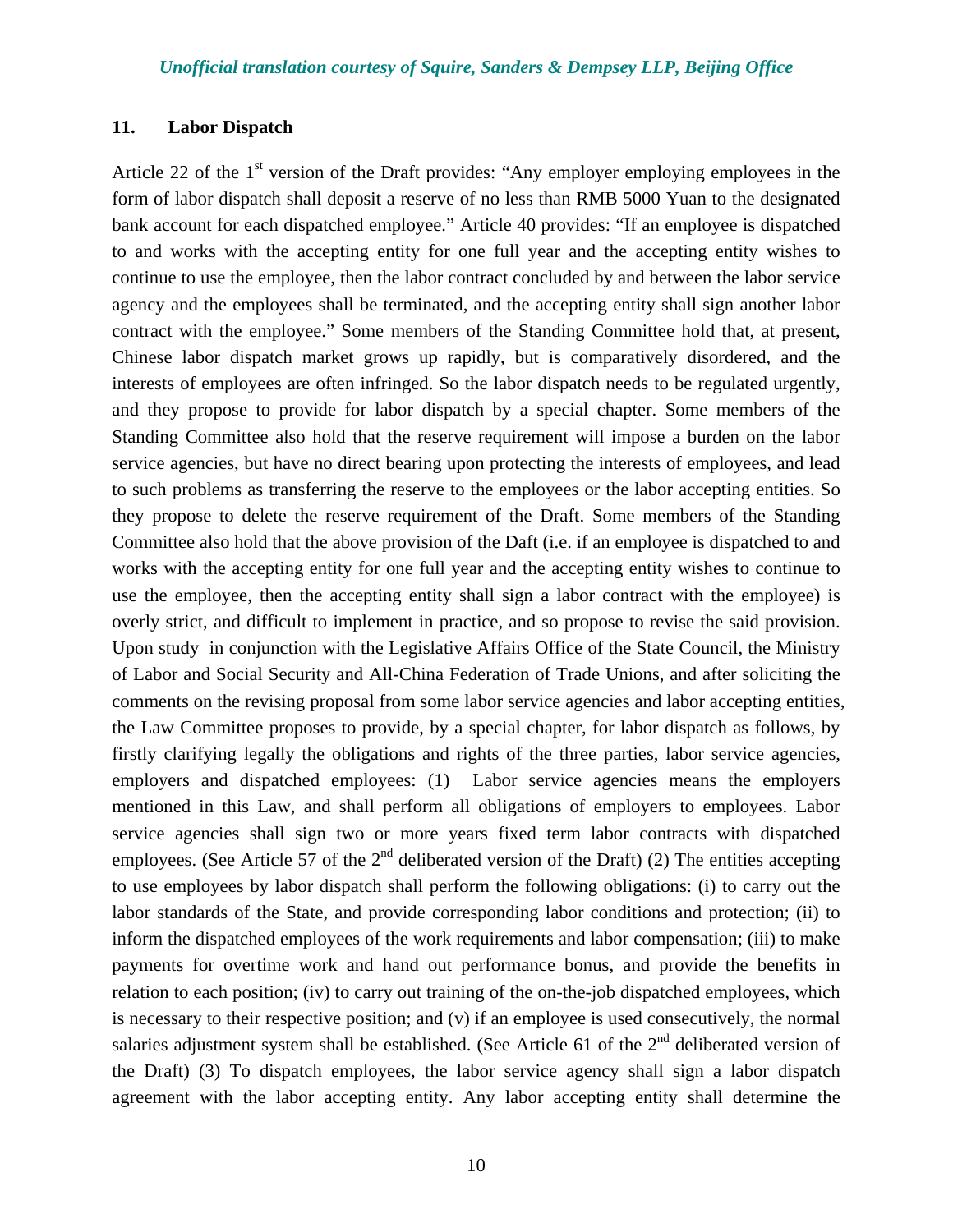dispatch period under the actual needs of each position with the labor service agency, and shall not divide any consecutive employee-using period to sign several short-term labor dispatch agreements. (See Article 58 of the  $2<sup>nd</sup>$  deliberated version of the Draft) (4) Any labor service agency shall be obligated to inform any dispatched employee of the contents of the labor dispatch agreement. No labor service agency may pocket any labor compensation paid by any labor accepting entity to dispatched employees under the labor dispatch agreements. (See Article 59 of the  $2<sup>nd</sup>$  deliberated version of the Draft) (5) Dispatched employees shall have the right to enjoy the same compensation for the same position and participate in or organize a trade union to protect their legal interests. (See Articles 62 and 63 of the  $2<sup>nd</sup>$  deliberated version of the Draft) (6) Any dispatched employee may rescind legally his/her labor contract with his/her labor service agency. (See Article 64 of the  $2<sup>nd</sup>$  deliberated version of the Draft) (7) Labor dispatch shall be generally implemented for provisional, auxiliary or substitutive positions. (See Article 65 of the  $2<sup>nd</sup>$  deliberated version of the Draft) (8) Any labor accepting entity shall be prohibited to establish any labor dispatch company on its own, which dispatches employees to itself or its subordinate entities. (See Article 66 of the  $2<sup>nd</sup>$  deliberated version of the Draft)

In addition, we also made a wording revision of the Draft.

As the  $2<sup>nd</sup>$  deliberated version of the Draft has been revised by the above comments, the Law Committee hereby suggests the Standing Committee to deliberate the Draft continuously at the meeting.

We request you to deliberate whether the  $2<sup>nd</sup>$  deliberated version of the Draft and the above comments are proper.

Law Committee of the National People's Congress

December  $24<sup>th</sup>$ , 2006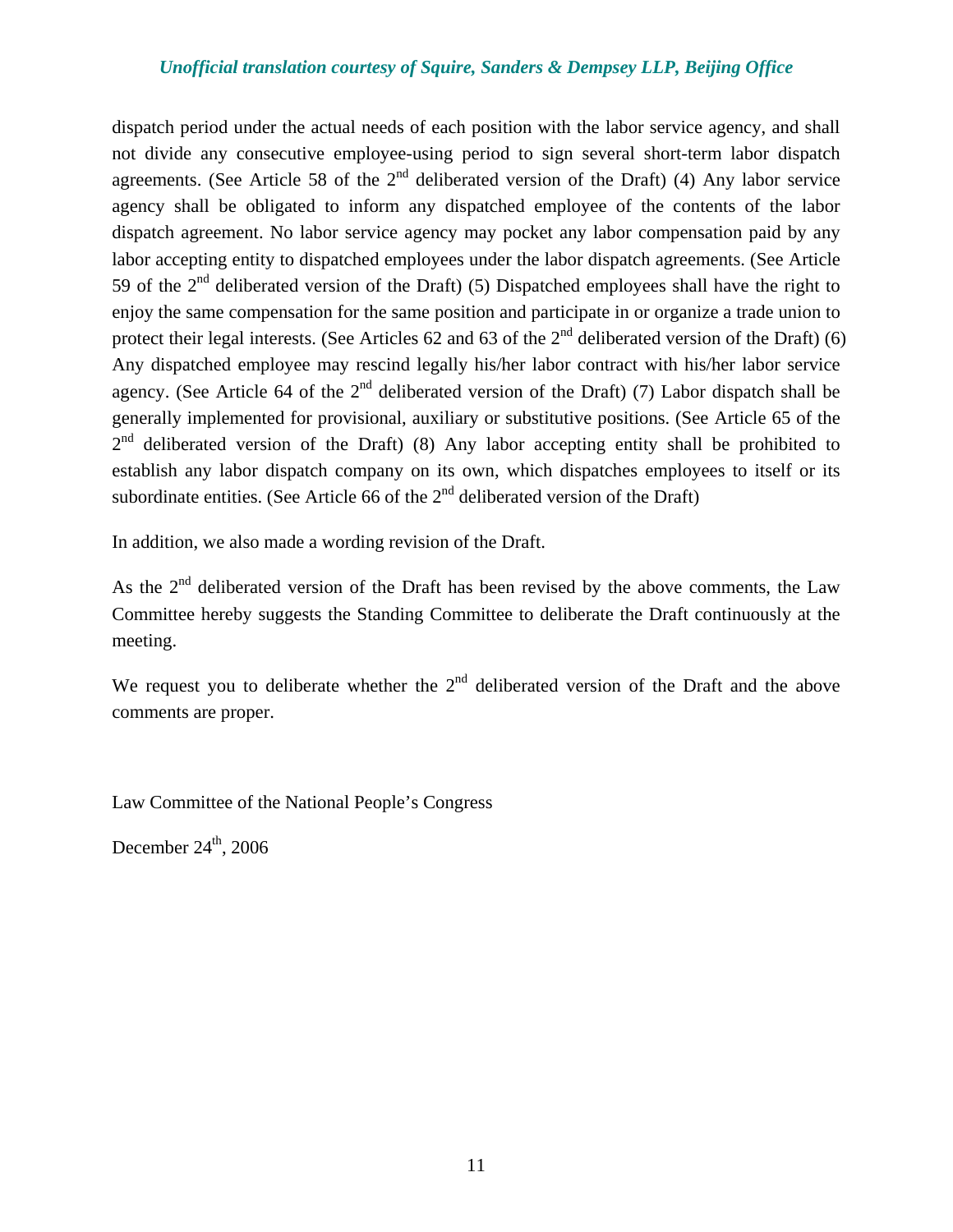# **The People's Republic of China Labor contract Law (Draft)**

 $(2<sup>nd</sup>$  deliberated version)

### **Table of Contents**

- Chapter I General Provisions
- Chapter II Conclusion of Labor contracts
- Chapter III Performance and Modification of Labor contracts
- Chapter IV Rescission and Termination of Labor contracts
- Chapter V Special Provisions
	- Subchapter I Collective Contracts
	- Subchapter II Labor Dispatch Contracts
	- Subchapter III Other Employments
- Chapter VI Supervision and Inspection
- Chapter VII Legal Responsibilities
- Chapter VIII Supplemental Provisions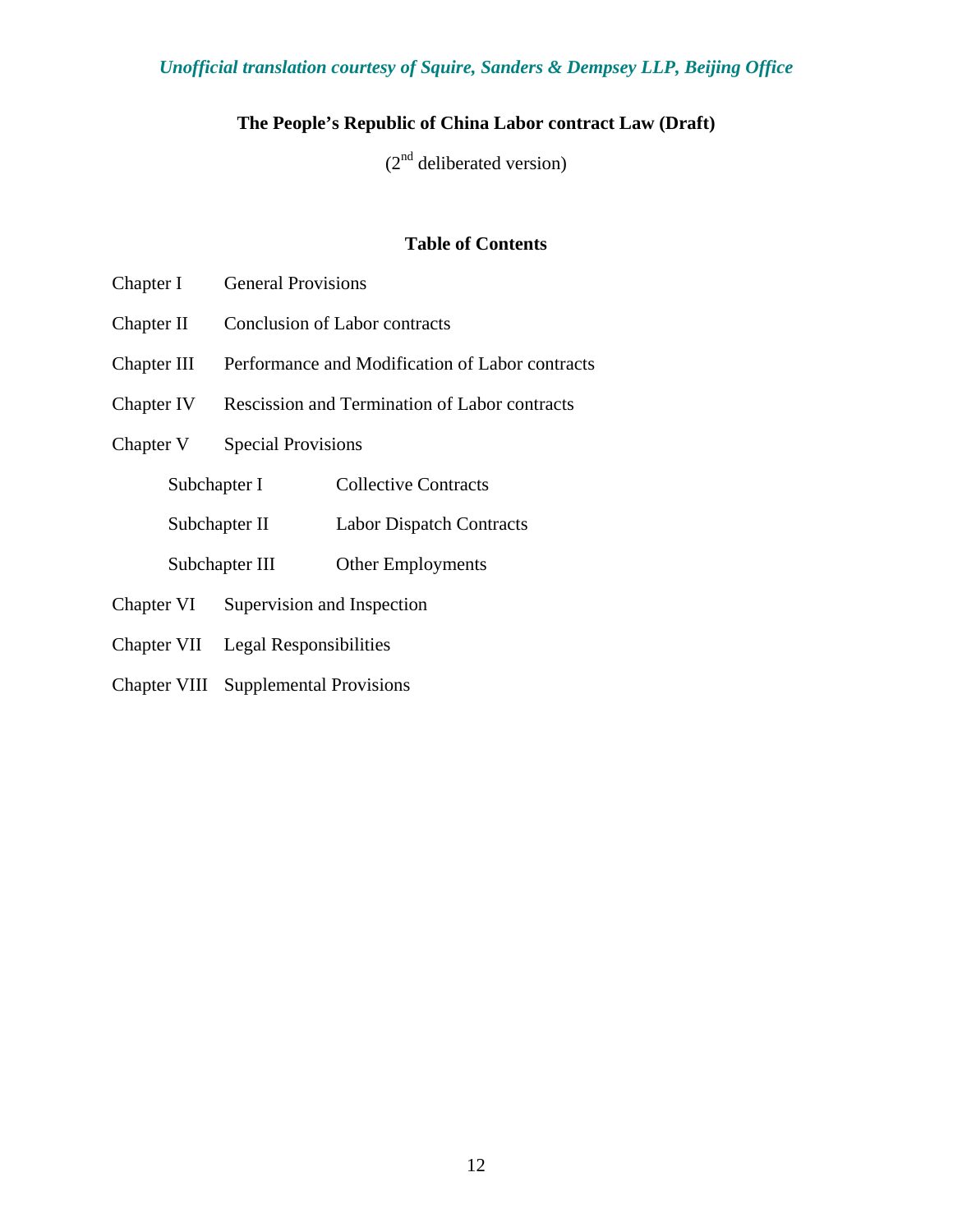## **Chapter I General Provisions**

**Article 1** This Law is formulated under the Labor Law with a view to regulating any conclusion, performance, modification, rescission and termination of labor contracts by employers and employees, establishing and developing harmonious and stable labor relationships and protecting the legal interests of employees.

**Article 2** This Law shall be applicable to any establishment of labor relationships by and between and any conclusion, performance, modification, rescission and termination of labor contracts by and between enterprises, individual economic organizations and privately-owned non-enterprise entities (hereinafter referred to as "**Employer**" or "**Employers**") and employees within the territory of the PRC.

Except for the civil servants governed by the Civil Servants Law and other work personnel administered with reference thereto, if any state authority, institution, social body establishes a labor relationship with an employee, the conclusion, performance, modification, rescission and termination of the labor contract between both parties shall be governed by this Law.

Article 3 In concluding a labor contract, any Employer and any of its employees shall observe the principles of legality, fairness, equity and voluntariness, unanimous consultation and good faith.

The labor contract shall have legal binding upon legal signature, and the Employer and the employee must perform all of the obligations under the labor contract.

Article 4 An employer shall establish and improve legally labor rules and policies to ensure that any of its employees may enjoy labor rights and perform labor obligations.

In formulating, revising or deciding on the rules and policies and major matters bearing on the vital interests of its employees such as labor compensation, work hours, rest and leave, labor safety and health, insurance and benefit, staffs' training, labor discipline and quota management, any Employer shall refer the same to the staffs' representatives' congress or all staffs, which shall raise the proposals and comments in relation thereto after discussion, and then consult with its trade union or staff's representatives on and determine the same.

In the course of implementation of the rules and policies of an Employer, if its trade union or staffs believes there is any improper provision in the rules and policies, they shall have the right to raise the same to it, who shall revise and improve the same through consultation.

The rules and policies of any Employer bearing directly on the vital interests of its employees shall be published within it, or distributed to its employees.

**Article 5** The labor administrative authorities of the people's government at and above the country level shall, in conjunction with trade unions and Employers' representatives, establish and improve the three parties' system coordinating labor relationships, study and resolve jointly major questions in relation to labor relationships, and urge Employers and trade unions' organizations or staff s' representatives to establish the collective consultation system.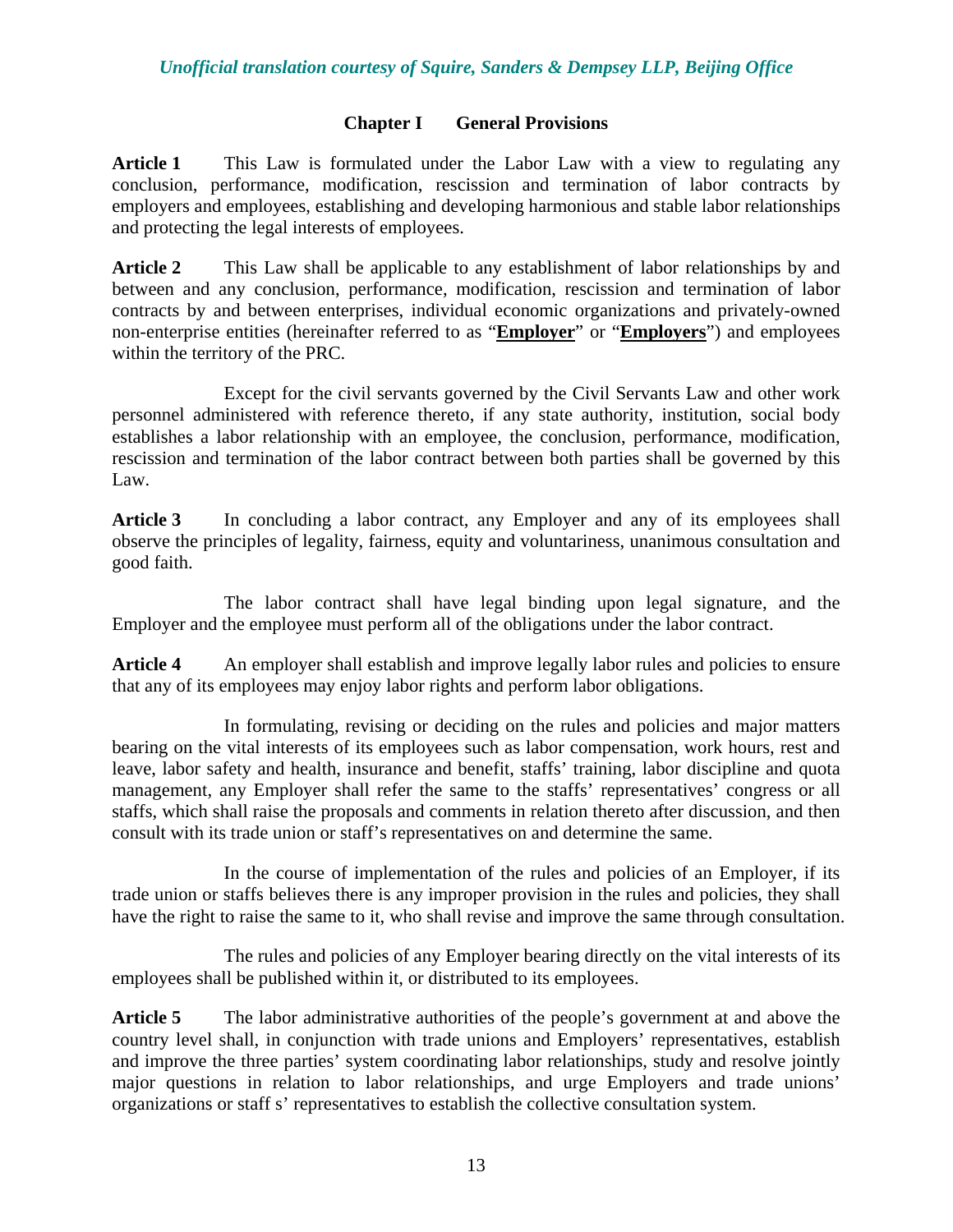**Article 6** Trade unions' organizations shall assist and guide employees to conclude and perform labor contracts legally with Employers and protect the legal interests of employees.

## **Chapter II Conclusion of Labor contracts**

Article 7 Any Employer shall establish a labor relationship with any of its employees from the date of employment. To establish a labor relationship, the employment formalities shall be completed, and the written labor contract shall be concluded.

If there exists a labor relationship between an Employer and any of its employees, but the Employer does not sign the written labor contract with the employee, the written labor contract shall be signed within one month from the date of employment.

**Article 8** Any Employer employing employees shall form the employees' register, and hand out the work certificates to all of its employees.

**Article 9** If an Employer does not sign a written labor contract with any of its employees at the same time of following the employment formalities so that the treatments to the employee are unclear, the newly employed employee shall be treated under the standards provided in the collective contract of the Employer or in its industry; if there is no collective contract, the Employer shall give to the employee the same compensation for the same position.

Article 10 In concluding any labor contract, any Employer shall inform any of its employees of work items, work conditions, work location, occupational harm, safety and production conditions, labor compensation and other conditions in direct relation to the labor contract that the employee wishes to know about; the Employer shall have the right to know about the basic conditions of the employee in direct relation to the labor contract, and the employee shall explain the same according to facts.

**Article 11** In hiring any employee, any Employer shall not require the employee to provide security or collect any cash or property from the employee in the name of security, nor retain the I.D card or any other certificate of the employee.

**Article 12** The terms of labor contracts are divided into three categories: the fixed term, the non-fixed term and the term subject to completion of a work assignment.

**Article 13** Fixed-term labor contract means a labor contract in which the Employer and any of its employees agree upon the time of terminating the contract.

After reaching a consensus, any Employer and any of its employees may sign a fixed term labor contract.

**Article 14** Non-fixed labor contract means a labor contract in which the Employer and any of its employees agree that there is no time of terminating the contract.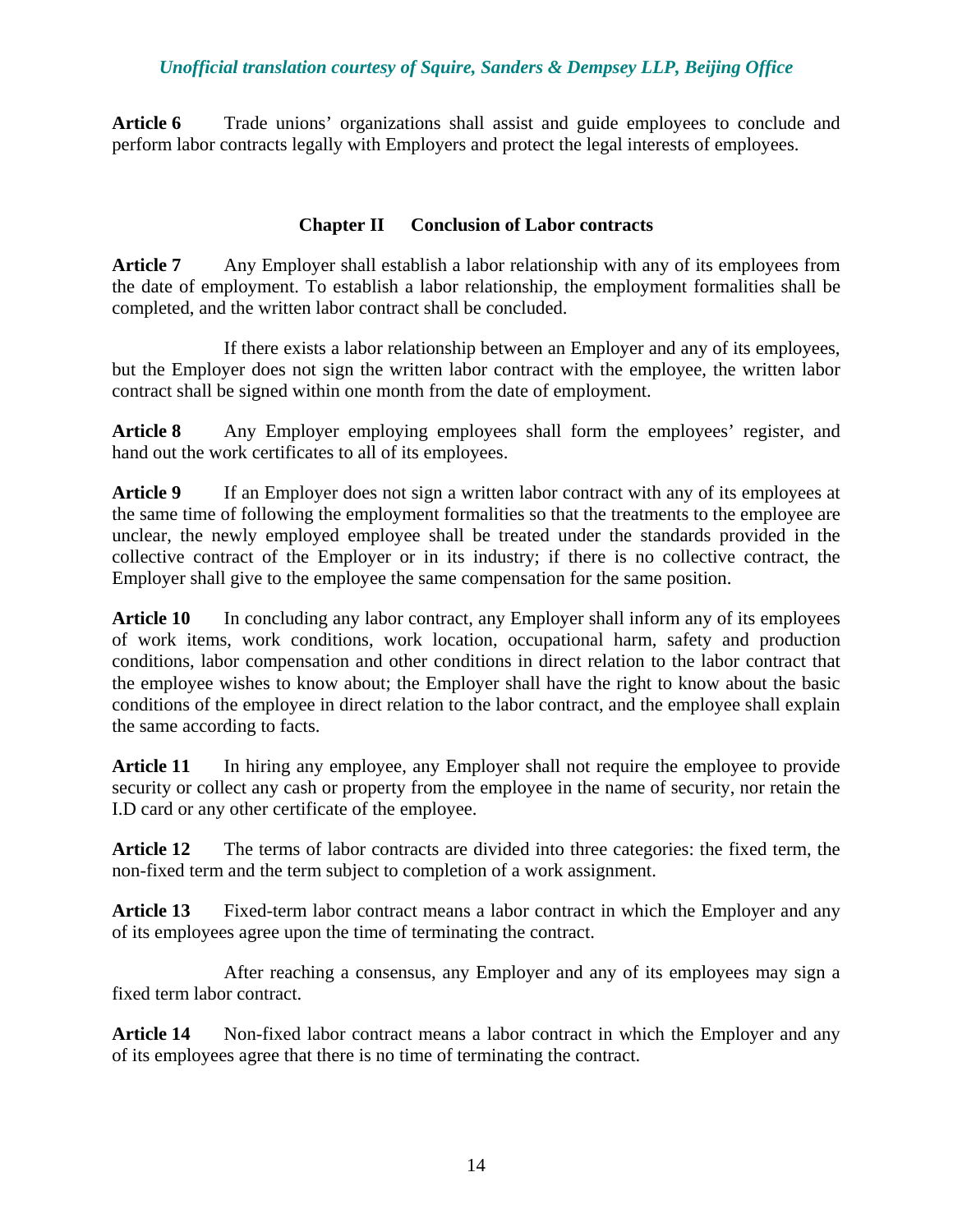After reaching a consensus, any Employer and any of its employees may sign a non-fixed term labor contract. If an employee claims renew of his/her labor contract under any of the following conditions, the non-fixed labor contract shall be signed:

(i) when the labor contract is to be renewed, the employee has been working consecutively with the Employer for full ten or more years;

(ii) when the Employer implements the labor contracts system for the first time or the labor contract is signed for restructuring of the state-owned enterprise, the employee has been working with the Employer for full ten or more years or his/her work time prior to his/her legal retirement age is within ten years; or

(iii) the fixed term labor contract is to be renewed after signed consecutively for two times.

**Article 15** Labor contract with a term subject to completion of a work assignment means a labor contract in which the Employer and any of its employees agree upon the condition for terminating the contract subject to completion of some work assignment.

If there are any of the following conditions, any Employer and any of its employees may sign a labor contract with a term subject to completion of a work assignment:

(i) the term of the labor contract is subject to completion of a single work assignment;

(ii) the labor contract is concluded to complete a contracted assignment by project contracting;

(iii) the labor contract is concluded to use the employee temporarily for seasonal reasons;

(iv) any other labor contract in which both parties agree upon the term subject to completion of a work assignment.

Article 16 Any Employer shall provide the text of any labor contract.

After the Employer and any of its employees reach a consensus and sign or seal the labor contract, the labor contract shall become effective.

If the Employer and the employee sign the labor contract prior to employment, the labor contract shall become effective from the date of employment.

The Employer and the employee shall hold one copy of the labor contract respectively.

**Article 17** Any labor contract shall have the following terms and conditions:

(i) the name, domicile and legal representative of the Employer;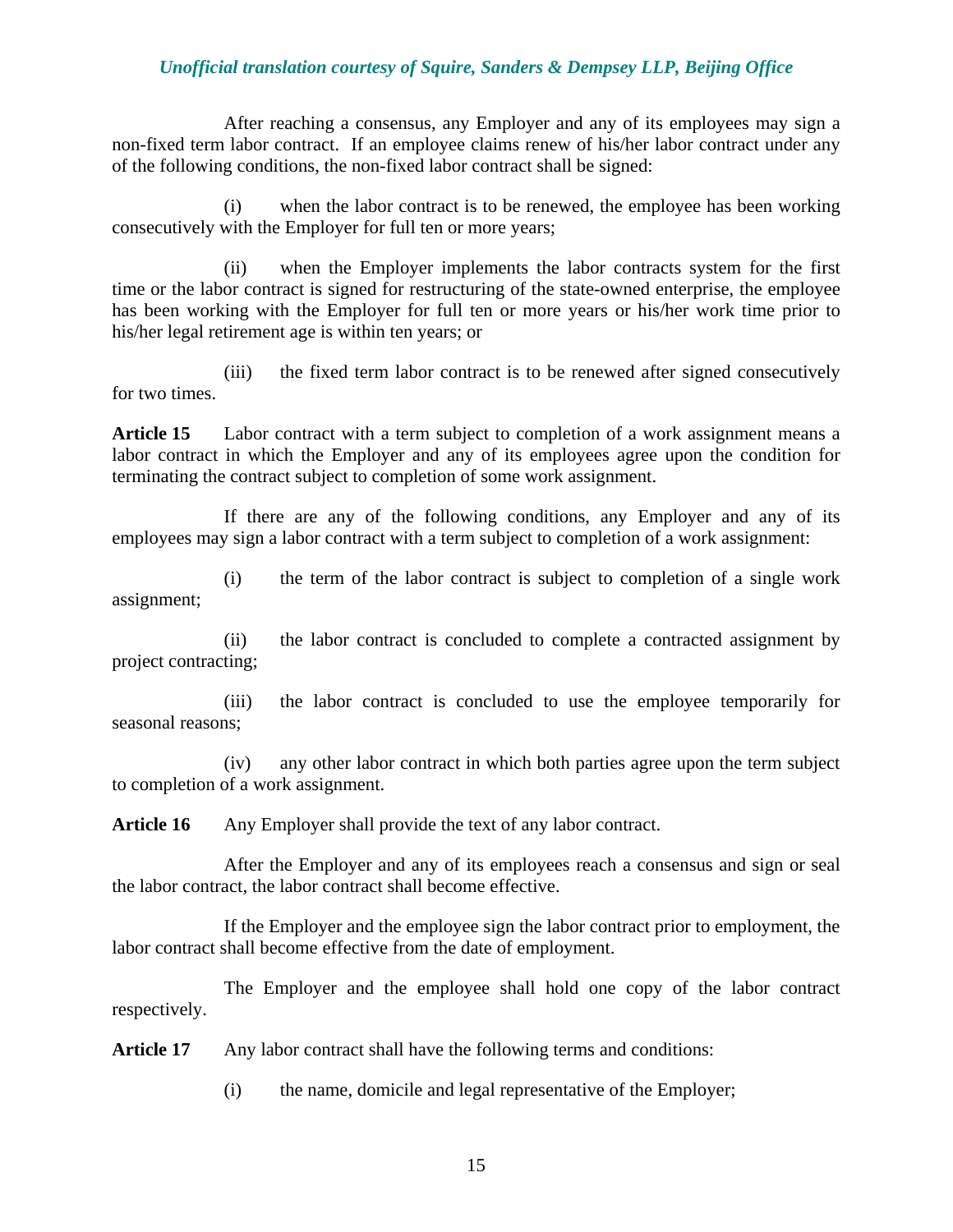- (ii) the name, address, I.D card of the employee;
- (iii) the term and terminating conditions of the labor contract;
- (iv) work items and work location;
- (v) work hours and rest and leave;
- (vi) labor compensation;
- (vii) social insurances;
- (viii) labor protection and labor conditions;

(ix) other matters that shall be included in the labor contract under the provisions of laws and regulations.

In addition to the necessary terms and conditions provided in the preceding paragraph, the Employer and the employee may also agree, through consultation, upon such matters as probation period, training, keeping confidential trade secrets, supplementary insurances and benefits treatment.

**Article 18** If a dispute arises from any unclear term or condition of a labor contract such as labor compensation or conditions, the Employer and the employee may re-agree upon the same. If both parties fail to agree upon the unclear term or condition, the provisions of the collective contract shall apply; if the collective contract does not provide for the same, the relevant provisions of the State shall apply.

**Article 19** No labor contract is permitted to contain any term or provision under which the Employer relieves itself from any responsibility and excludes any of the employee's rights.

**Article 20** If the term of a labor contract is less than one year, the probation period shall not exceed one month; if the term of the labor contract is between one year and three years, the probation period shall not exceed two months; the probation period for an three or more years' fixed term labor contract or non-fixed term labor contract shall not exceed six months.

The same Employer shall set only one probation period with the same employee.

If a labor contract only stipulates the probation period or the term of the labor contract is the same as the probation period, then the provision on the probation period shall be ineffective, and the probation period shall be the term of the labor contract.

**Article 21** The salary of any employee occurring during the probation period shall not be less than the minimum salary for the same position or than eighty percent of the salary agreed upon in the labor contract.

**Article 22** During the probation period, no Employer may rescind any labor contract with an exception that there is proof proving that the employee does not meet the employment conditions.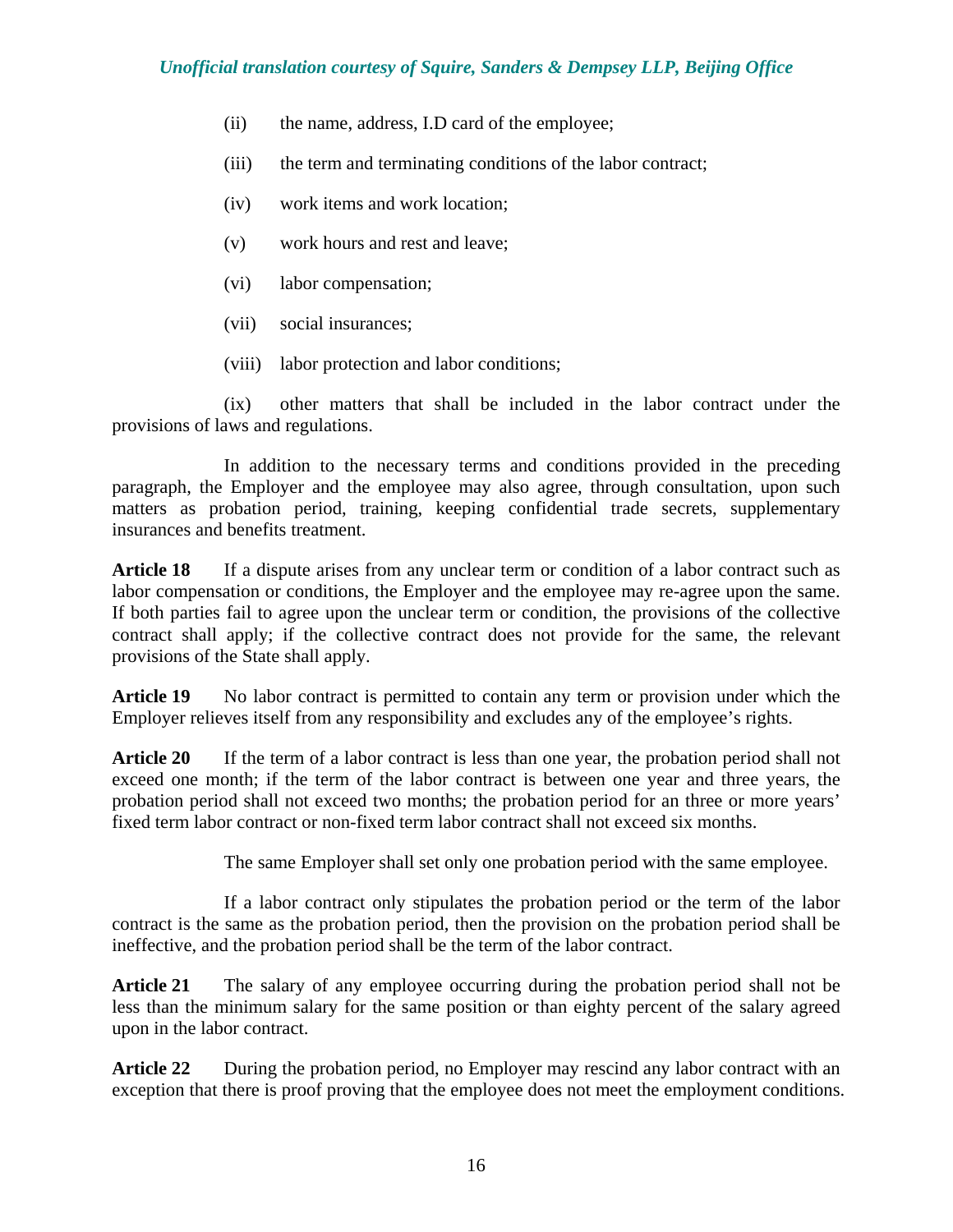If an Employer rescinds a labor contract during the probation period, it shall explain to the employee the reasons therefor.

**Article 23** If an Employer provides any of its employees with a training fee, which is used for his/her full-time professional technical training or professional training of one or more months, it may agree upon the service period with the employee. If the employee breaches any of the provisions regarding the service period, it shall pay a penalty to the Employer thereunder. The agreed amount of the penalty for breaching any of the provisions regarding the service period shall not exceed the training fee provided by the Employer. In case of any breach, the penalty to be paid by the employee shall not exceed the training fee attributable to the remaining part of the service period that the service has not been rendered.

If the service period agreed upon by the Employer and the employee is comparatively long, the Employer shall raise the labor compensation of the employee during the service period according to the compensation adjustment mechanism.

**Article 24** Any Employer may agree, in the labor contract, with any of its employees upon the matters in relation to keeping confidential its trade secrets.

With respect to an employee under a duty to keep confidential the trade secrets of his/her Employer, his/her Employer may make with the employee the non-competition provisions in the labor contract or the confidentiality agreement, under which the Employer shall pay the employee the economic compensation on a monthly basis within the non-competition period after rescission or termination of the labor contract. If the employee breaches any of the terms or provisions regarding non-competition, he/she shall pay a penalty to his/her Employer thereunder.

**Article 25** The persons under the non-competition terms or provisions shall be limited to senior managers and senior technicians of any Employer and other persons with knowledge of its trade secrets. The scope, geological region and period of non-competition shall be agreed upon by the Employer and the employee, and any of the terms or provisions regarding noncompetition shall not be in incompliance with the provisions of relevant laws and regulations.

After rescission or termination of the labor contract, the period, on which any of the above persons is prohibited to work with any other Employer, who is in competition with the Employer and produce or operate the products or business similar to those of the Employer, or to open a business on himself or herself and produce or operate the similar products or business in competition with those of the Employer, shall not be more than two years.

**Article 26** Except under the situations provided in Article 23 or 24 hereof, no Employer may agree with any of its employees upon any penalty to be borne by the employee.

**Article 27** Any of the following labor contracts shall be wholly or partially invalid:

(i) it violates any of the provisions of relevant laws and administrative regulations;

(ii) the Employer concludes the labor contract by fraud or coerce; or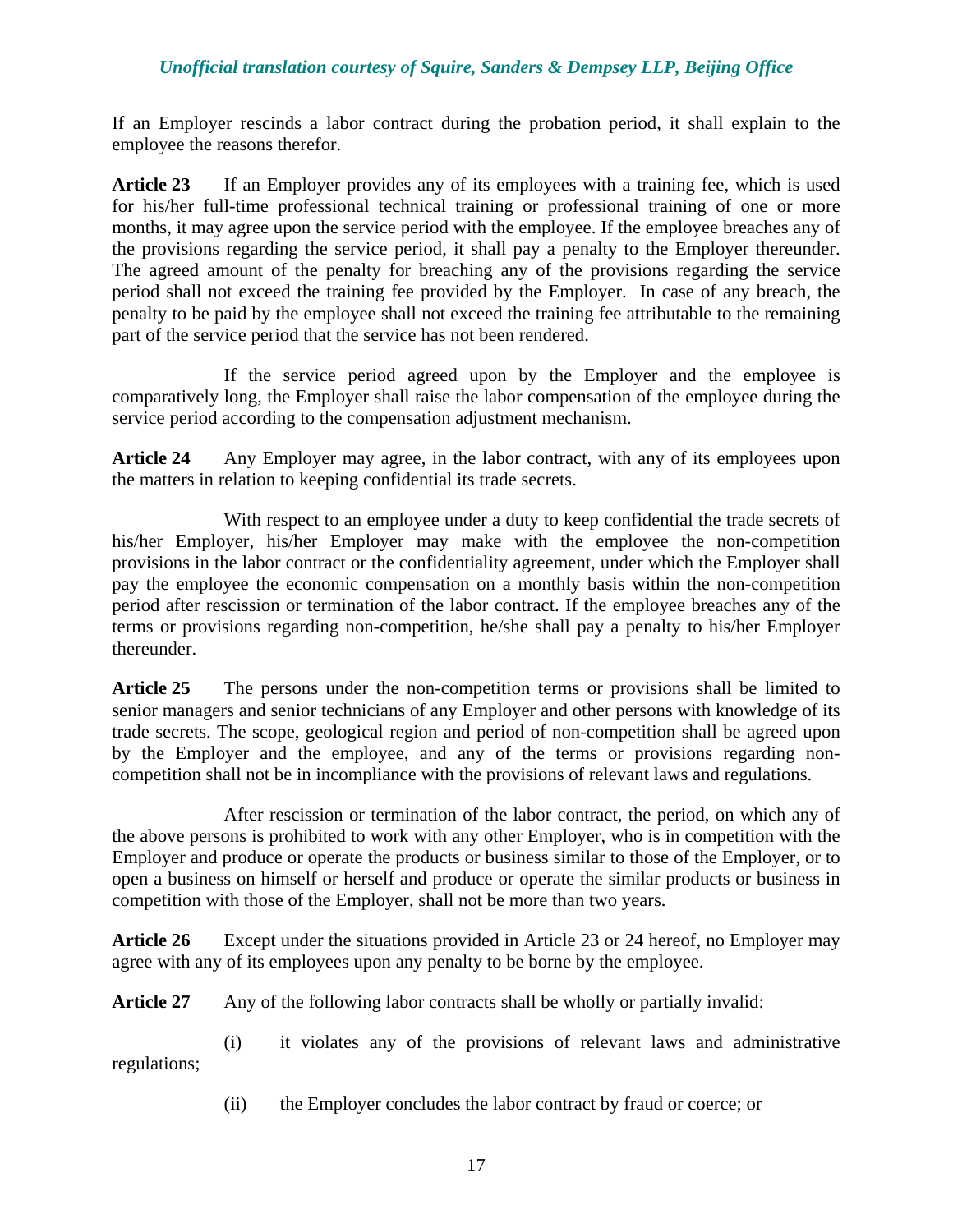(iii) the Employer relieves itself from any of its responsibilities or excludes any of employees' rights.

**Article 28** If a labor contract is held to be partially invalid, but the validity of the remaining part thereof is not affected, then the remaining part thereof shall remain to be valid.

**Article 29** If a labor contract is held to be invalid, but the employee has provided labor services, the Employer shall pay the employee his/her labor compensation. The amount of his/her compensation shall be determined by that payable by the Employer to other employees for the similar position; if there is no similar position in the Employer, such amount shall be determined by the salary guiding price on the labor market published by the people's government of the city divided districts in the place where the Employer is located.

## **Chapter III Performance and Modification of Labor contracts**

**Article 30** Any Employer and any of its employees shall perform fully their respective obligations under the labor contract. Any employee shall perform actually by himself/herself the work agreed upon in his/her labor contract.

**Article 31** Any Employer shall hand out labor compensations fully as scheduled under the provisions of the State and the provisions and terms of labor contracts.

If an Employer delays in hand-out of or fails to hand out fully any salary of any employee, the employee may apply to the local people's court for the payment order; if the Employer refuses to implement the payment order, the local people's court may enforce the same legally.

**Article 32** Any Employer shall carry out strictly the labor quotas standards, and shall not force any of its employees to do overtime work in a disguised way. If an Employer arranges for any of its employees to do overtime work, it shall pay the employee the overtime payments under the relevant provisions of the State.

**Article 33** Any employee shall have the right to disobey any forcing order by any manager of his/her Employer to carry out operation at risk in violation rules, which shall not be deemed as a breach of his/her labor contract, and have the right to criticize, impeach or charge his/her Employer for any labor conditions doing harm to life safety and personal health.

**Article 34** If there is any change to such matters of an Employer as its name, legal representative, main responsible persons or investors, registration and filings, the performance of its labor contracts shall not be affected.

**Article 35** If an employer is involved in any consolidation or division or other conditions, the original labor contracts shall remain to be valid, and continue to be performed by another Employer who inherits all of its rights and obligations.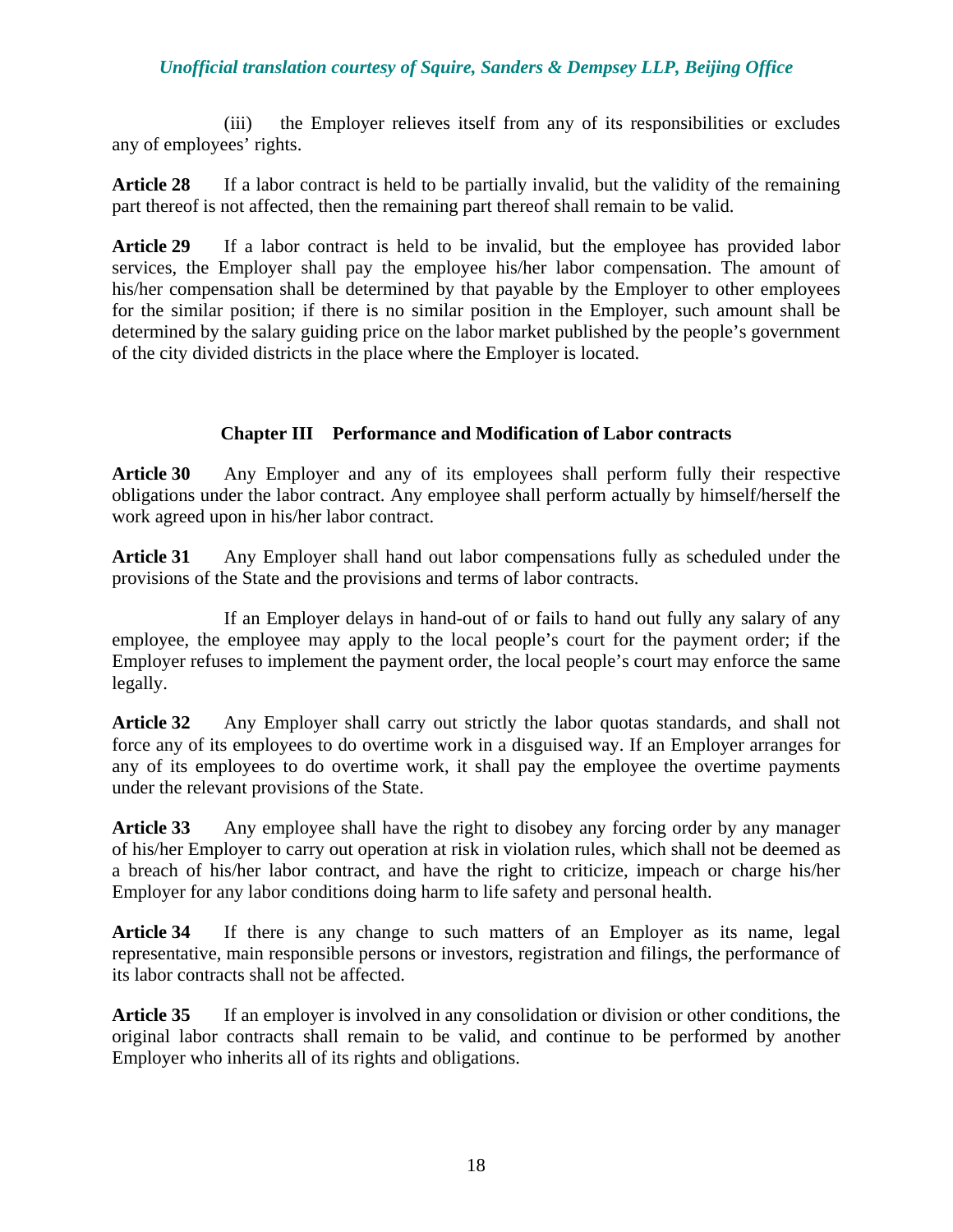**Article 36** After reaching a consensus, any Employer and any of its employees may change the matters agreed upon the labor contract. However, if any other law or regulations provides otherwise, the provisions of the law or regulations shall prefer.

### **Chapter IV Rescission and Termination of Labor contract**

**Article 37** A labor contract can be terminated upon unanimous agreement between the Employer and employee as parties thereto.

**Article 38** An employee can terminate the labor contract by written notice to the Employer thirty (30) days in advance, also, employee shall be entitled to notify the Employer termination of the labor contract between them at any time during the probationary period of such employee.

The employee can notify the Employer to terminate the labor contract between them at any time after occurrence of any circumstance set forth below:

(1) The Employer fails to provide qualified conditions for work or safe production as agreed in the labor contract**;** 

(2) The Employer fails to make timely payment of any compensation in full amount;

(3) The Employer fails to pay the social insurance premium for any employees in accordance with law;

(4) The rules and regulations of the Employer causes damage to the interest of any employee by violation of relevant laws and regulations of the state;

(5) The Employer forces an employee to sign a labor contract against his true will by making use of the precarious situation such employee is in;

(6) any other condition provided by the state laws and administrative regulations.

Employees shall be entitled to terminate their labor contract immediately without prior notice to the Employer where the Employer forces the employees to work by means of violence, threaten or illegal restrictions of personal freedom, or instructs, demands the employees to conduct risky work in violation of relevant rules, which has endangered the employees' personal safety.

Article 39 The Employer can terminate the labor contract if an employee commits to any acts set forth below:

(1) The employee is proven to be incompetent for employment during the probation period;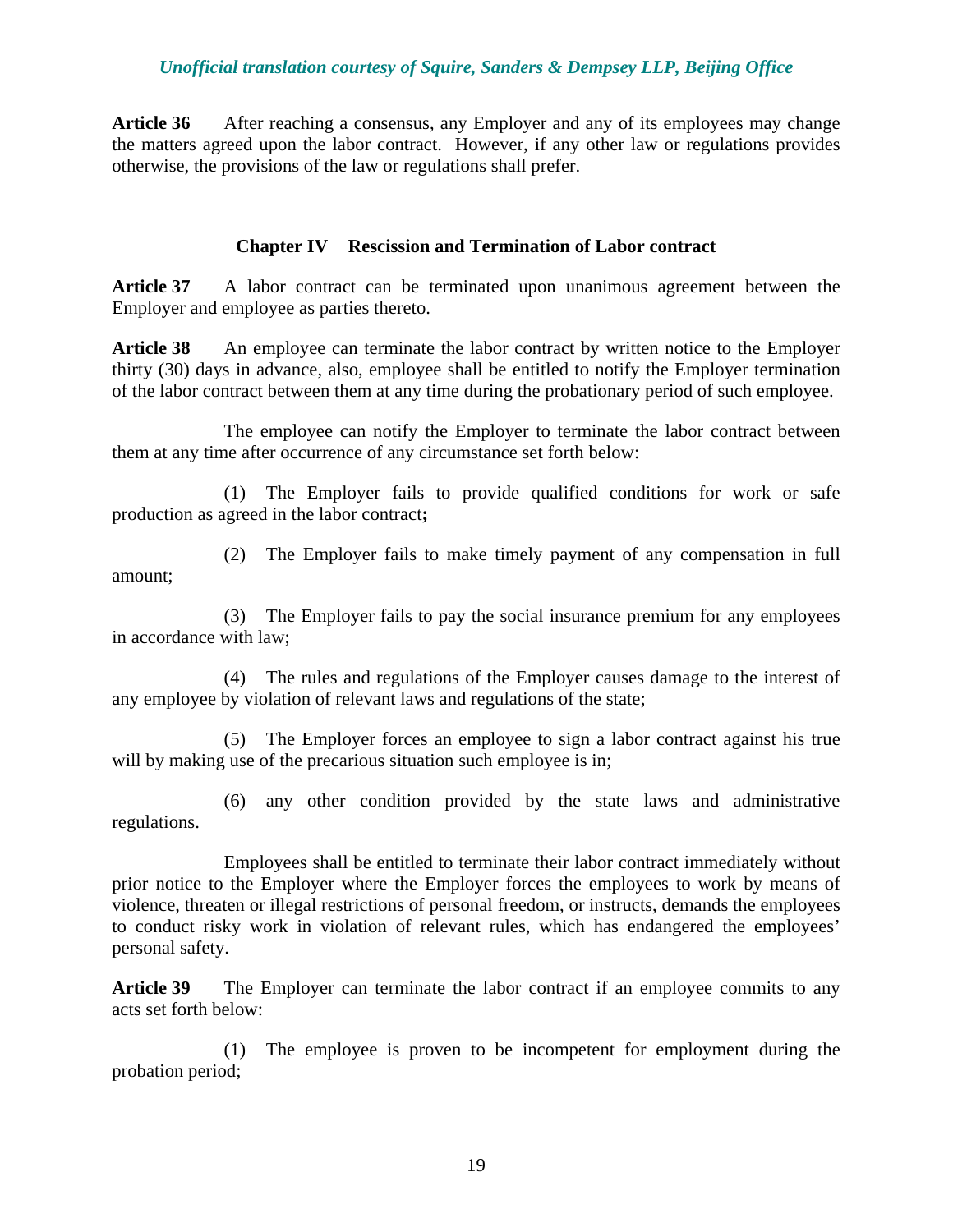(2) The employee seriously violates the regulations and rules of the Employer, by which the labor contract shall be terminated;

(3) The employee commits serious derelict in his performance of duties or practices graft, causing severe damage to the interest of the Employer;

(4) The employee is concurrently involved in any other labor relation with any other Employer, causing severe effect on the performance of his/her own duties and refuses to make correction as required by the Employer.

(5) The employee is pursued for any criminal liability in accordance with law.

**Article 40** A labor contract can be terminated by the Employer subject to a written notice thirty (30) days in advance or the extra payment of one (1) month salary to the employee upon occurrence of any of the circumstances set forth below:

(1) Where the employee has suffered from illness or non-work-related injury and is not able to perform the original job upon the conclusion of medical treatment, and a mutual agreement on changing jobs cannot be made between the Employer and the employee;

(2) The employee is incompetent in the job and remains so after receiving training or being transferred to another post;

(3) Where a major change in the objective circumstances under which the labor contract was made has rendered such Contract incapable of being carried out, and the parties thereto failed to reach an agreement on the amendment or suspension of such Contract after negotiation.

Article 41 In the event of any circumstances set forth below causing failure of performance of a labor contract, under which condition a laying off at least 20 employees or over 10% of the total employees will be needed, the Employer shall be responsible for explaining the situation to the trade union or all of its staffs 30 days prior to the layoff. The Employer can lay off employees after communications with the trade union or all of its staffs for their opinion and report to the local labor administrative authority:

- (i) where it is to be consolidated under the provisions of the bankruptcy law;
- (ii) where it runs into difficulties in production and management;
- (iii) where it is to be relocated to prevent from pollution;

(iv) where any other objective conditions taken as the basis for conclusion of the labor contract have greatly changed so that the labor contract can no longer be carried out.

When laying off employees, the Employer shall offer on a preferential basis to keep employees:

(1) who have been maintaining a relatively longer term of service with the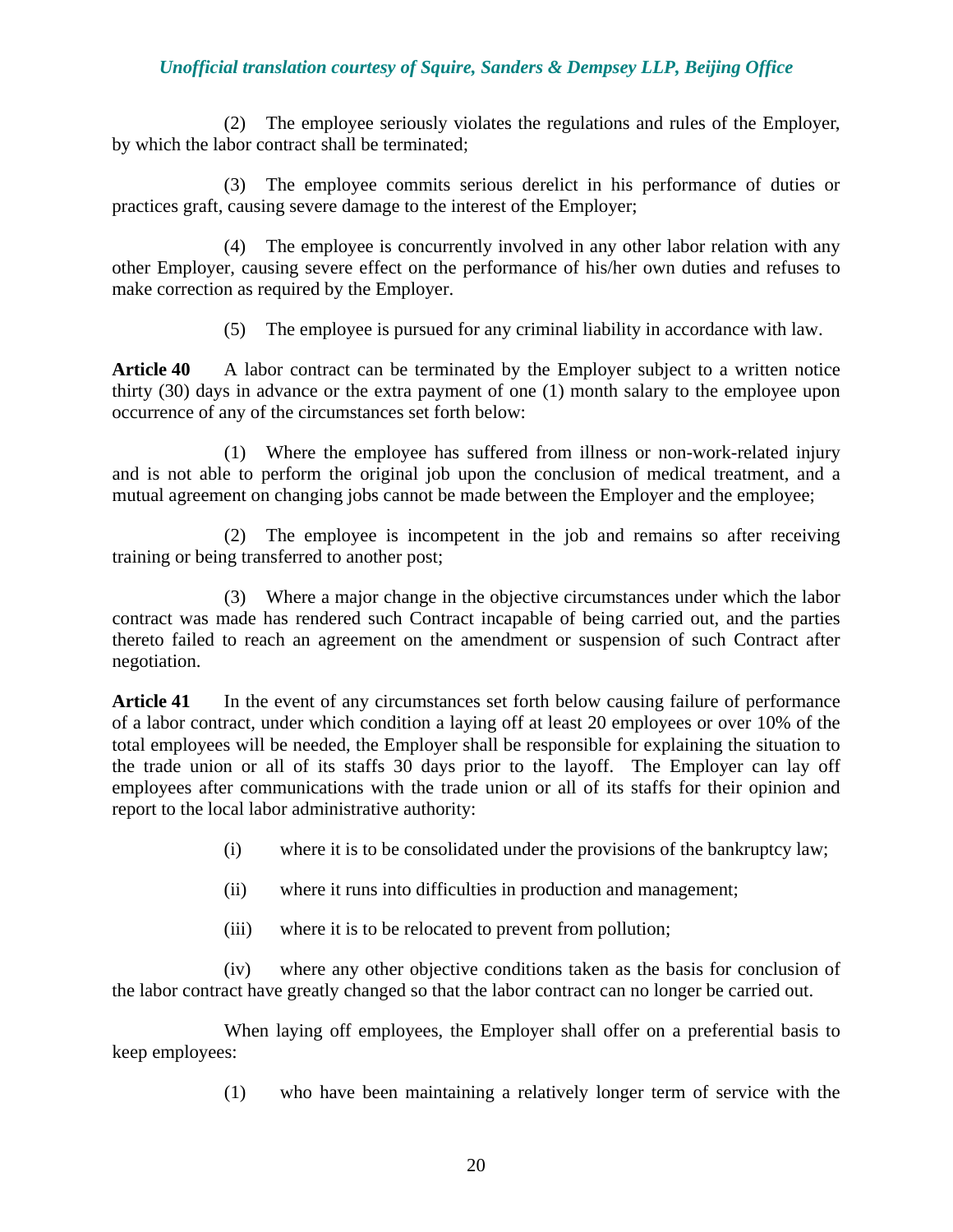Employer;

(2) who have entered into a comparatively long fixed term labor contracts with the Employer;

(3) who have signed non-fixed term labor contracts;

(4) whose families do not have any other employed persons, but have aged persons and minors.

If the Employer recruits new workers within six (6) months after a labor layoff, it shall recruit the former laid-off employees on a preferential basis.

**Article 42** Employers shall not be allowed to terminate labor contracts pursuant to Articles 40 and 41 of this Law under any of the following circumstances on the part of their employees:

(1) Where an employee who engages in any work that may result in occupational diseases is not given proper occupational health check before leaving for work, or is regarded as one suspected patient of certain occupational disease who shall be under period of diagnosis or medical observation;

(2) Where an employee suffers from an occupational disease or work-related injury and is confirmed to have lost or partially lost capacity to work;

(3) Where an employee is undergoing the required period of medical treatment for an illness or injury;

(4) Where a female employee is pregnant, in confinement or nursing;

(5) Where an employee has been working for the Employer for a period of fifteen (15) and the remaining term before his/her statutory retirement is less than five (5) years;

(6) Other circumstances stipulated by laws and administrative regulations.

**Article 43** An Employer shall notify the trade union in advance the reason is for any unilateral termination of a labor contract. The trade union shall have the right to give opinion if it considers the Employer's decision is improper and require for correction by the Employer of its default by violation of any laws, administrative regulations or the provisions of the labor contract. The Employer shall consider the trade union's opinion and notify the trade union in writing of any solutions in regard thereto.

**Article 44** A labor contract shall be terminated under occurrence of any of the following circumstances:

(1) the labor contract has expired or any condition for termination of the same has occurred;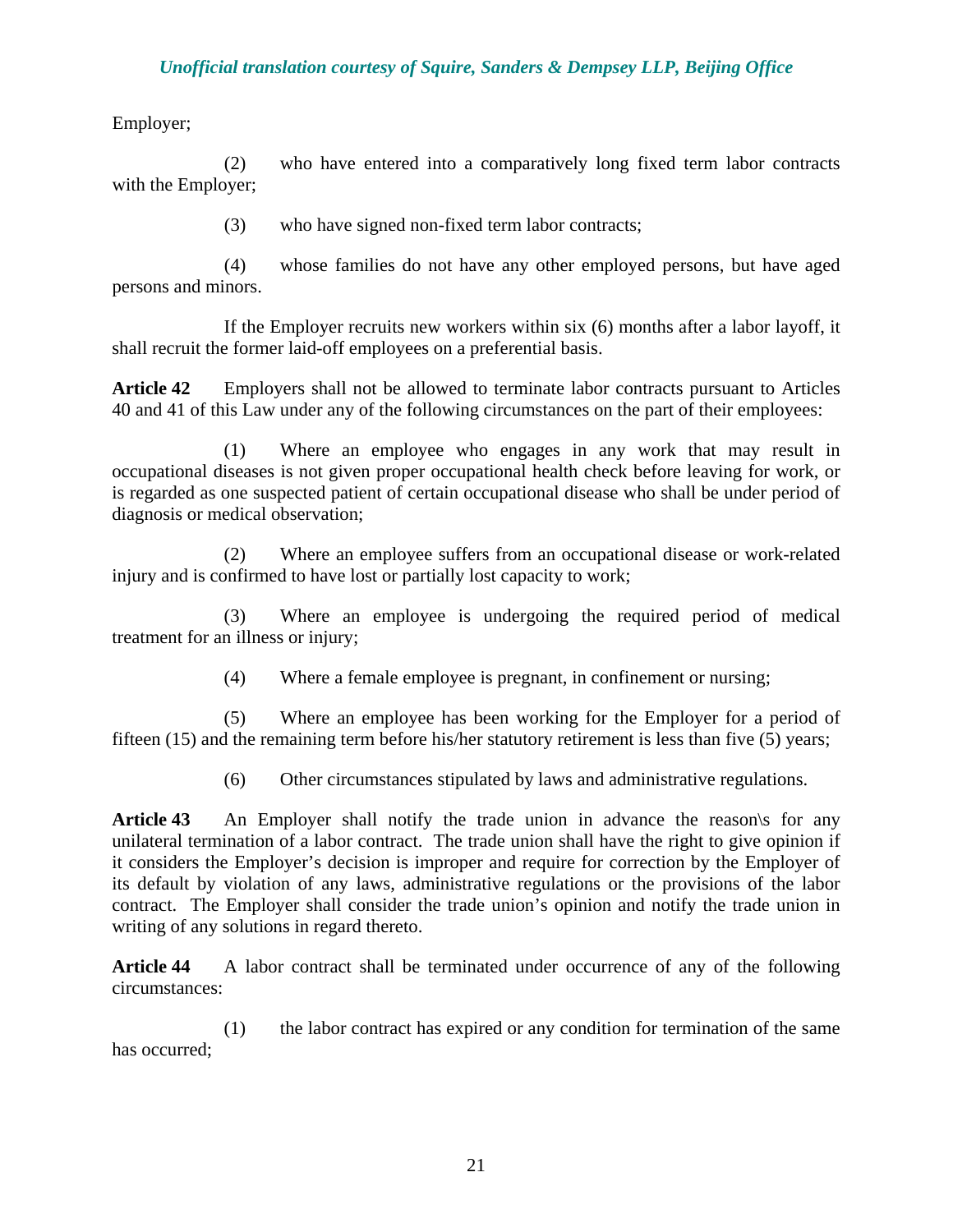(2) the employee has started to enjoy basic retirement pension in accordance with law;

(3) the employee died or is declared by the people's court in jurisdiction of his/her death or disappearance;

(4) the Employer has ceased its business or been dissolved;

(5) the Employer is announced bankruptcy, subject to deregistration or required to shut down in accordance with law;

(6) any other circumstances stipulated by laws and administrative regulations.

**Article 45** Where a labor contract expires or any condition for termination of the same has occurred, subject to the occurrence of any circumstances under Article 42 hereof, such labor contract shall be extended before termination until elimination of such circumstance\s.

**Article 46** In the event of any circumstances set forth below, the Employer shall provide economic compensation to the employee in accordance with the statutory standards provided by the State Council:

(1) where the employee terminates the labor contract under Sub-clauses (2), (3) Article 38 hereof;

(2) where the Employer terminates the labor contract under Article 40 hereof;

(3) where the Employer terminates the labor contract under Sub-clause (1), Article 41 hereof;

(4) where, subject to any motion made by the Employer to an employee for termination of their labor contract, a unanimous agreement thereon is reached after consultation;

(5) where a fixed-term labor contract shall be terminated under Sub-clause (1), Article 44 hereof, except for any circumstance under which the Employer refuses to reduce any terms and conditions agreed hereunder causing disagreement of the employee in renewal of the labor contract;

(6) where the labor contract shall be terminated under Sub-clauses (4) and (5), Article 44 hereof.

**Article 47** An Employer shall continue to fulfill the labor contract upon request of the employee if the Employer rescinded or terminated the labor contract in violation of this Law; otherwise the Employer shall indemnify the employee in an amount equal to twice of the economic compensation provided in Article 46 hereof if the employee does not request for continuous fulfillment of the labor contract, or if the labor contract is no longer suitable for further performance. The labor contract shall be terminated after the Employer pays off the indemnification.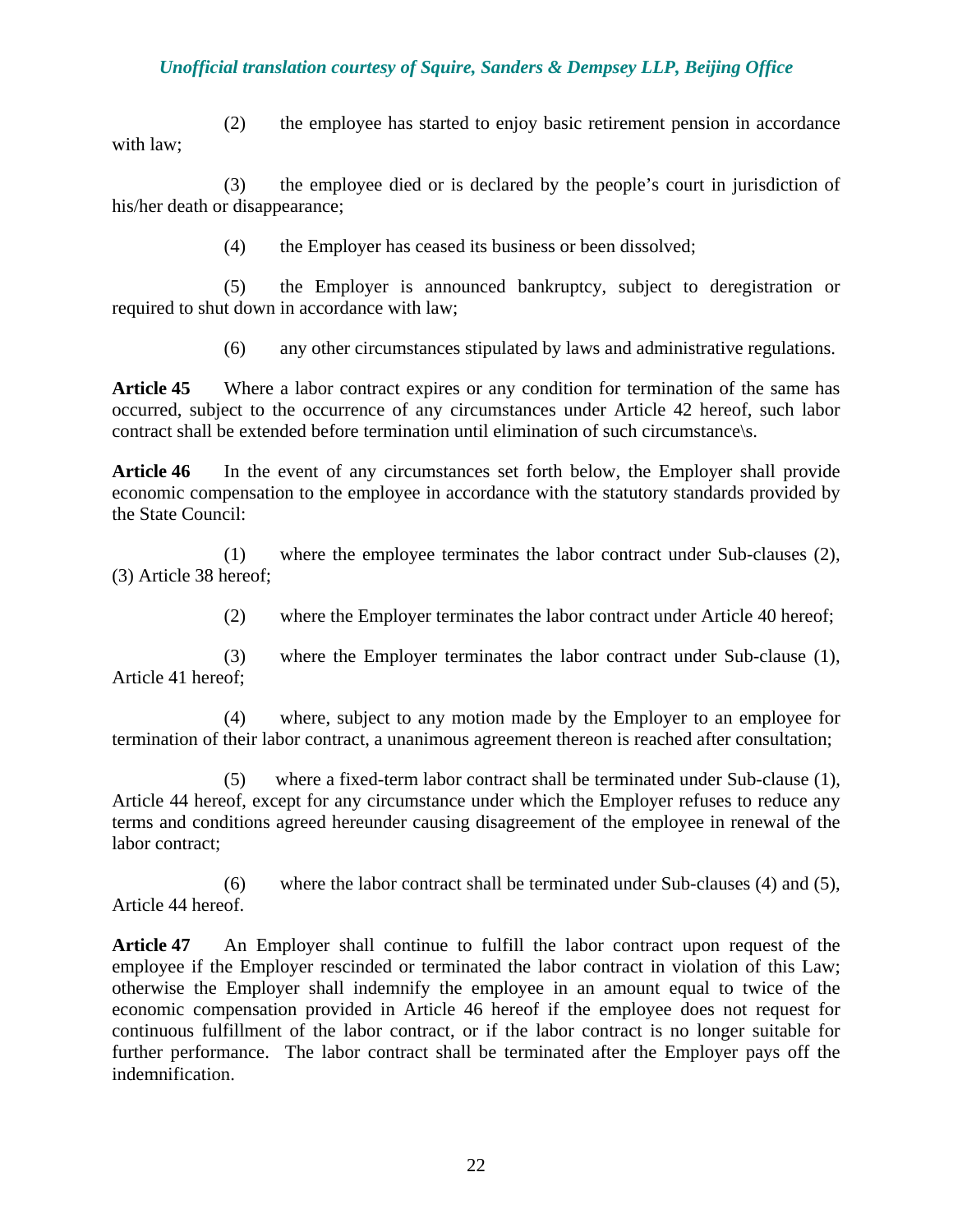**Article 48** The State will take measures to gradually realize the nationwide flow of the basic pension insurance individual accounts together with employees.

**Article 49** The Employer shall go through procedures to transfer any personal archives and the social insurance of the employee within seven (7) days after the date of rescission or termination of their labor contract, and shall provide a notice of such rescission or termination for the employee who needs to handle unemployment registration.

The employee shall go through procedures for handing over work subject to the mutual agreement with the Employer and in compliance with the principle of faithfulness and honesty. Payment of any economic compensation payable by the Employer to the employee shall be made at the time such employee has finished to hand over his/her work.

The Employer shall be responsible for maintaining the labor contract rescinded or terminated for at least six (6) months in case of possible inspection.

## **Chapter V Special Requirements**

### **Section 1 Collective Contracts**

**Article 50** An Employer shall sign, after equal negotiation, the collective contract with its staffs, as one party, with respect to such matters as labor compensation, working hours, rest and leave, labor safety and health, insurance and benefit. The draft of the collective contract shall be discussed and adopted at the staffs' representatives' congress or by all of its staffs.

The collective contract shall be signed by its trade union representing the staffs, as one party, and the employer; if no trade union of the Employer has yet been formed, the representatives elected by the employees shall sign the collective contract with the Employer.

**Article 51** Collective contracts shall be submitted to the relevant labor administrative authority after execution thereof and shall come into effect thereafter if the labor administrative authority fails to propose any opposition within fifteen (15) days after its receipt of such collective contracts.

Signed collective contracts shall be binding upon both Employers and employees as parties thereto.

**Article 52** Within the area at or under the country level, trade union organizations of industries such as construction, mining, food and beverage services can sign industrial collective contracts with the representatives of Employers. Industrial collective contracts shall be binding upon Employers and employees in all the local industries concerned.

Article 53 Any Employer and its staffs, as one party, may sign a special collective contract with respect to such matters as labor safety and health and salaries adjustment system.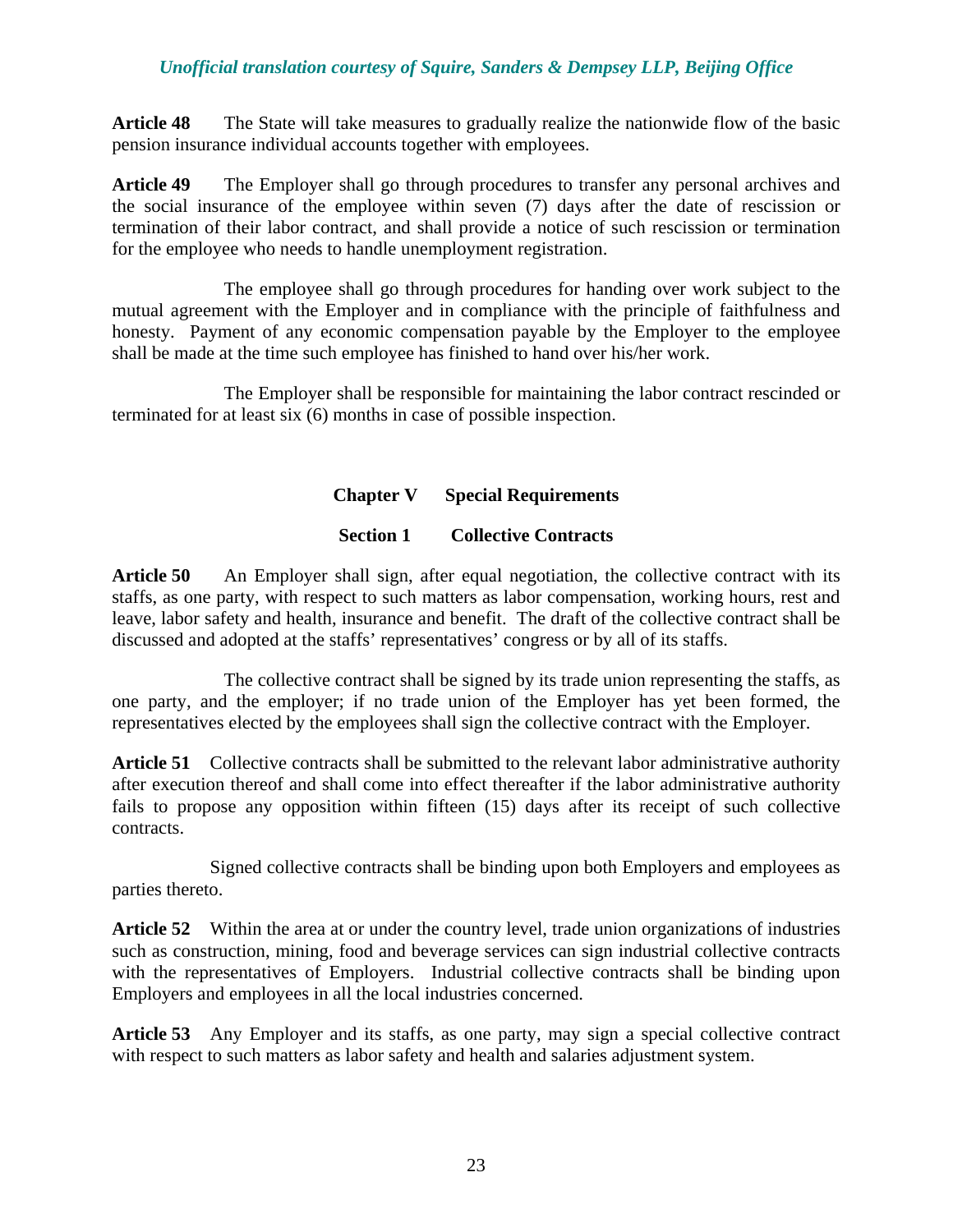**Article 54** The standards, such as labor conditions and labor compensation, of any collective contract shall be more favorable than the minimum standards stipulated by the local people's government; the standards, such as labor conditions and labor compensation, of any labor contract shall be not less favorable than the standards stipulated by the collective contract.

Article 55 If an Employer breaches the collective contract and infringes upon the interests of its staffs and employees, its trade union may require the Employer to take legal responsibilities; if a dispute arises in performance of the collective contract, and can not be settled through consultation, its trade union may apply for arbitration or institute legal proceedings legally.

#### **Section 2 Labor Service Contracts**

**Article 56** A labor service agency dispatching needed laborers shall be established in accordance with the provisions of the PRC Company Law with its registered capital no less than Renminbi Five Hundred Thousand Yuan (RMB500,000).

**Article 57** Labor service agencies shall refer to the Employers as defined in Article 2 of this Law, who shall perform all employer obligations to employees. The labor contracts between the labor service agencies and their dispatched employees shall provide, in addition to matters as set forth in Article 17 hereof, the relevant labor accepting entities for which the dispatched employees shall serve, as well as the service term, position and any other information in regard to their employment.

**Article 58** To dispatch employees, the labor service agency shall sign a labor dispatch agreement with the labor accepting entity, which shall explicitly provides the number of personnel needed, their positions, service term, allowance and compensation, the amount and payment method of their social insurance premium and liabilities for breach of contract.

A labor accepting entity shall determine the dispatch period under the actual needs of each position with the labor service agency, and shall not divide any consecutive employeeusing period to sign several short-term labor dispatch agreements.

**Article 59** Any labor service agency shall be obligated to inform any dispatched employee of the contents of the labor dispatch agreement.

No labor service agency shall be allowed to deduct and retain any labor compensation paid to dispatched employees by any labor accepting entity under the labor dispatch agreements.

**Article 60** Where a labor service agency provides any laborer to work as employee outside the area where it is located, the work conditions and compensation such employee entitled to shall be provided in accordance with the local standards applied in the area where such agency is located.

Article 61 The entities accepting to use employees by labor dispatch shall perform the following obligations:

(i) to carry out the labor standards of the State, and provide corresponding labor conditions and protection;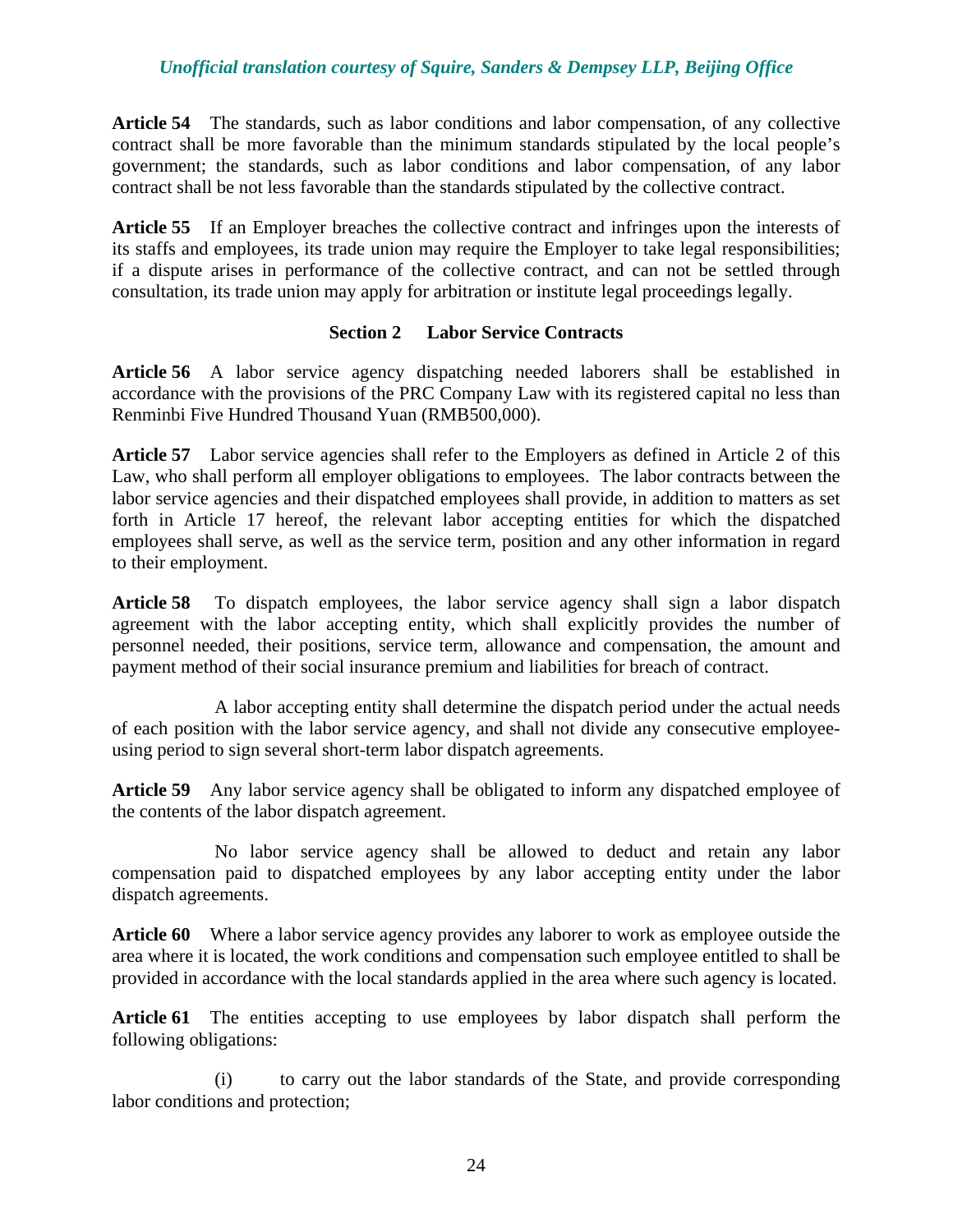(ii) to inform the dispatched employees of the work requirements and labor compensation;

(iii) to make payments for overtime work and hand out performance bonus, and provide the benefits in relation to each position;

(iv) to carry out training of the on-the-job dispatched employees necessary to their respective position; and

(v) if an employee is employed on a consecutive basis, the normal salaries adjustment system shall be applied.

**Article 62** Dispatched employees taking the same or similar positions shall be entitled to equal compensations. If no reference to any other employee at a similar or the same position can be taken, the Employer shall determine the compensation payable to such dispatched employees in accordance with the labor market salaries provided by the local people's government at municipal level of the area where the Employer is located.

**Article 63** Dispatched employees shall be entitled to participate in or organize to establish trade union within the entities of either the labor service agencies or their Employer in order to protect their legal rights and interests.

**Article 64** A dispatched employee can legally terminate his/her labor contract with his/her labor service agency in accordance with the provision of Article 38 of this Law.

In the event of occurrence of any circumstance provided in Article 39 hereof on the part of a dispatched employee, the labor accepting entity can return such person to the original labor service agency; the labor service agency can then terminate the labor contract with such employee in accordance with the relevant provisions hereof.

**Article 65** Labor dispatch shall be generally implemented for provisional, auxiliary or substitutive positions. Positions of specific needs shall be determined by the relevant labor administrative authorities under the State Council.

**Article 66** No labor accepting entity shall be allowed to establish any labor dispatch company in its own name in order for dispatching employees to the entity or any subsidiaries of its own.

# **Section 3 Other Forms of Employment**

Article 67 The non-full time employment shall mean that the compensation of an employee is mainly calculated by his/her working hours, with his/her average working time incurred for providing services to the same Employer is no more than four (4) hours a day and an accumulative period of twenty four (24) hours a week to the maximum.

Article 68 A non-full time employee can be hired through oral agreement.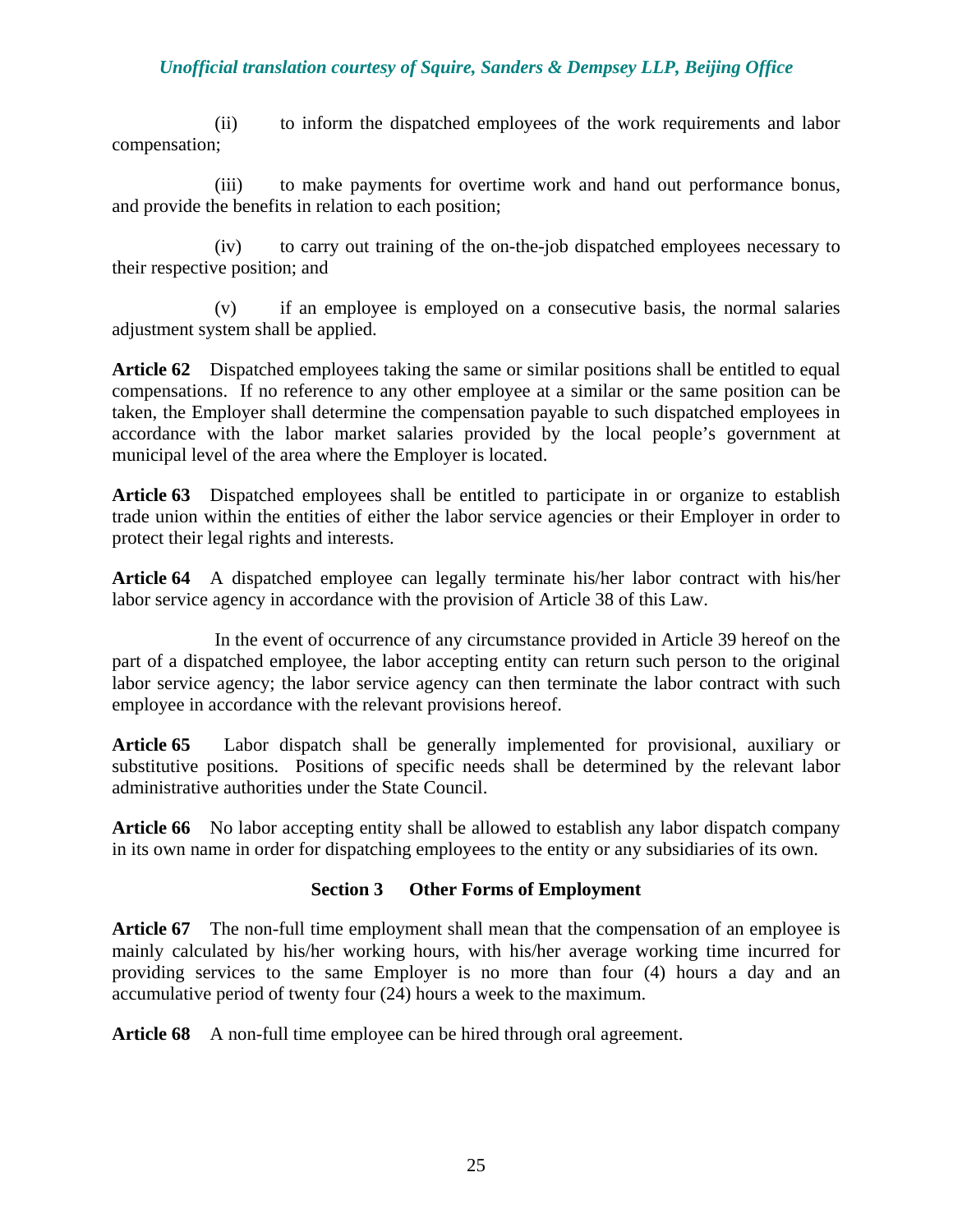A non-full time employee can enter into labor contract with one or more Employers; provided that no labor contract such employee signs later shall affect or impair any rights and obligations provided in the labor contract he/she has previously signed.

**Article 69** No probationary period shall be applied for non-full time employment.

**Article 70** Either party to a non-full time employment can notify the other party at any time for termination of the employment without economic compensation.

**Article 71** The time period for settlement of any labor compensation payable to a non-full time employee must not be longer than fifteen (15) days.

**Article 72** Where an individual contractor is approved to recruit laborers, the individual or organization issuing a tender-invitation shall apply the provisions applicable to the Employers hereunder. The labor accepting entity shall apply the provisions of Section 2, Chapter V hereunder in regard to labor accepting entities. In case of any losses and/or damages caused to such employees by recruitment in violation of any provisions of this Law, the tender-inviting individual or organization and the labor accepting entity shall then undertake joint and severe liabilities in connection thereto.

### **Chapter VI Supervision and Inspection**

**Article 73** The labor administrative authority under the State Council shall be responsible for the supervision and administration over implementation of the system of labor contracts.

Labor administrative authorities under the local people's governments above the county level shall be responsible for the supervision and inspection over the implementation of the system of labor contracts.

During their supervision and inspection over the implementation of the system of labor contracts, labor administrative authorities under the local people's governments above the county level shall pay attention to opinions from the trade unions, Employers and authorities in charge of the relevant industries.

**Article 74** Labor administrative authorities under the people's governments above the county level shall conduct supervision and inspection over the implementation of the system of labor contracts as follows in accordance with law:

(1) formulation by Employers of their rules and regulations;

(2) recruitment of employees and handling employment formalities by Employers;

(3) provision and submission of labor contracts by Employers;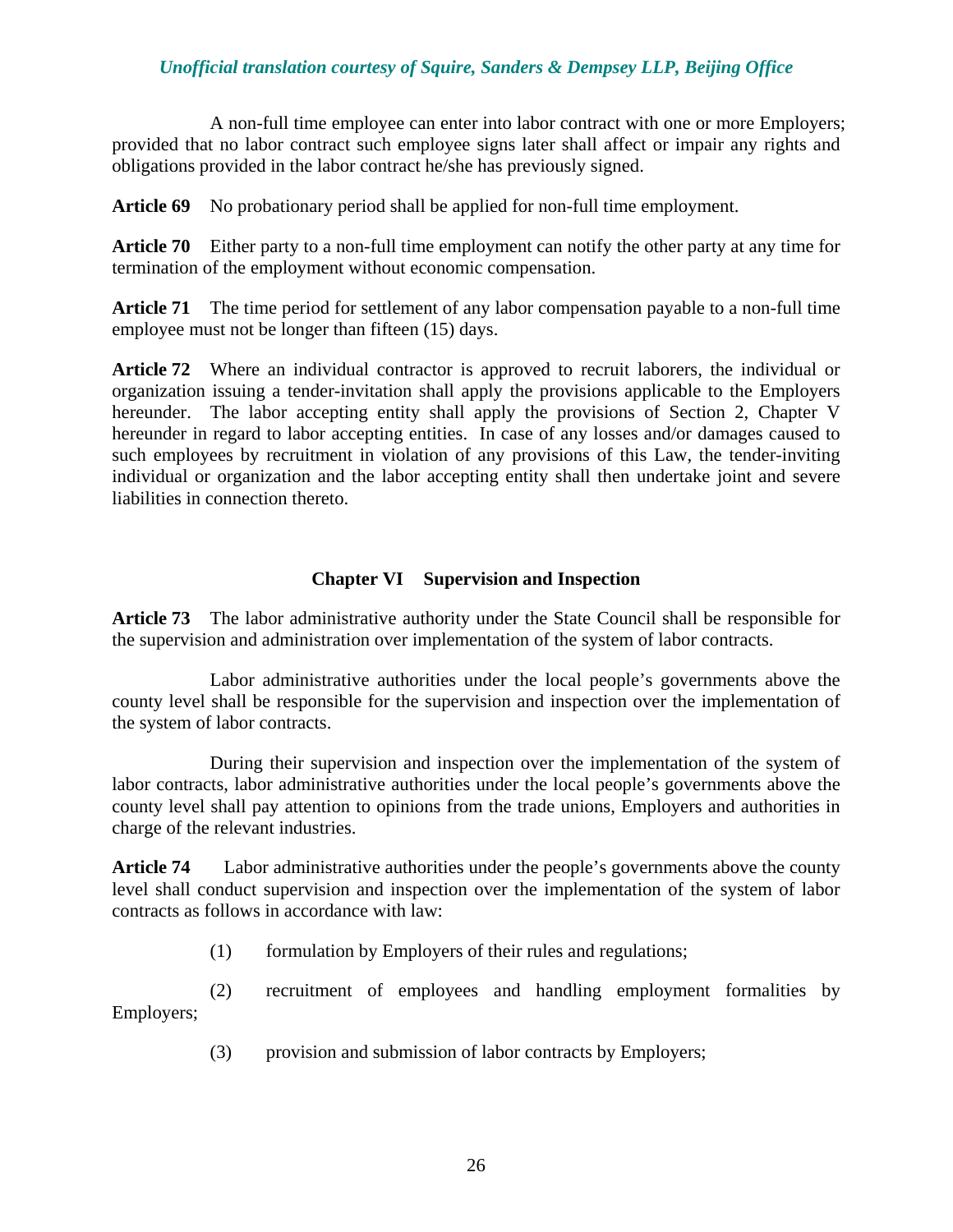(4) conclusion and termination of labor contracts by and between Employers and their employees;

(5) compliance by the labor service agencies and the labor force accepting entities of relevant provisions;

(6) compliance by Employers of regulations governing working hours, rest days and vacation;

(7) payment by Employers of labor remuneration as stipulated in labor contracts and implementation of the standards for minimum salaries;

(8) participation of Employers in various kinds of social insurance and tye8rnpayment of social insurance premium;

(9) other matters requiring labor protection and inspection as stipulated by laws and regulations.

Article 75 In carrying out supervision and inspection, labor administrative authorities under the local people's governments above the county level shall have the right to examine and inspect materials in connection with labor contracts or collective contracts, and to conduct onsite inspection of work premises. Employers and their employees shall report the situation and provide materials in a truthful manner.

The personnel of labor administrative authorities shall present their identification certificates during performance of their supervision and inspection duties in order to enforce the law in accordance with law and in a civilized way.

**Article 76** Authorities of local people's governments above the county level in charge of supervision and management of construction, public health and safe production shall, within their respective scope of authority, conduct supervision and inspection over Employers with regard to their compliance with the system of labor contracts.

**Article 77** Trade unions shall protect the lawful rights and interests of employees according to law, supervise the Employers in their compliance with the system of labor contracts or collective contracts. Where the Employers violate any laws and regulations on labor protection and the provisions of any labor contracts or collective contracts, the trade unions shall be entitled to raise their opinion or request for reviewing and adjudication, and shall provide support and assistance in accordance with law to employees who apply for arbitration or file lawsuits.

**Article 78** All organizations or individuals shall have the right to report any violation of this Law. Labor administrative authorities under the people's governments at county level shall verify and handle the case, in a timely manner, and give rewards to those who make contributions by reporting the violation.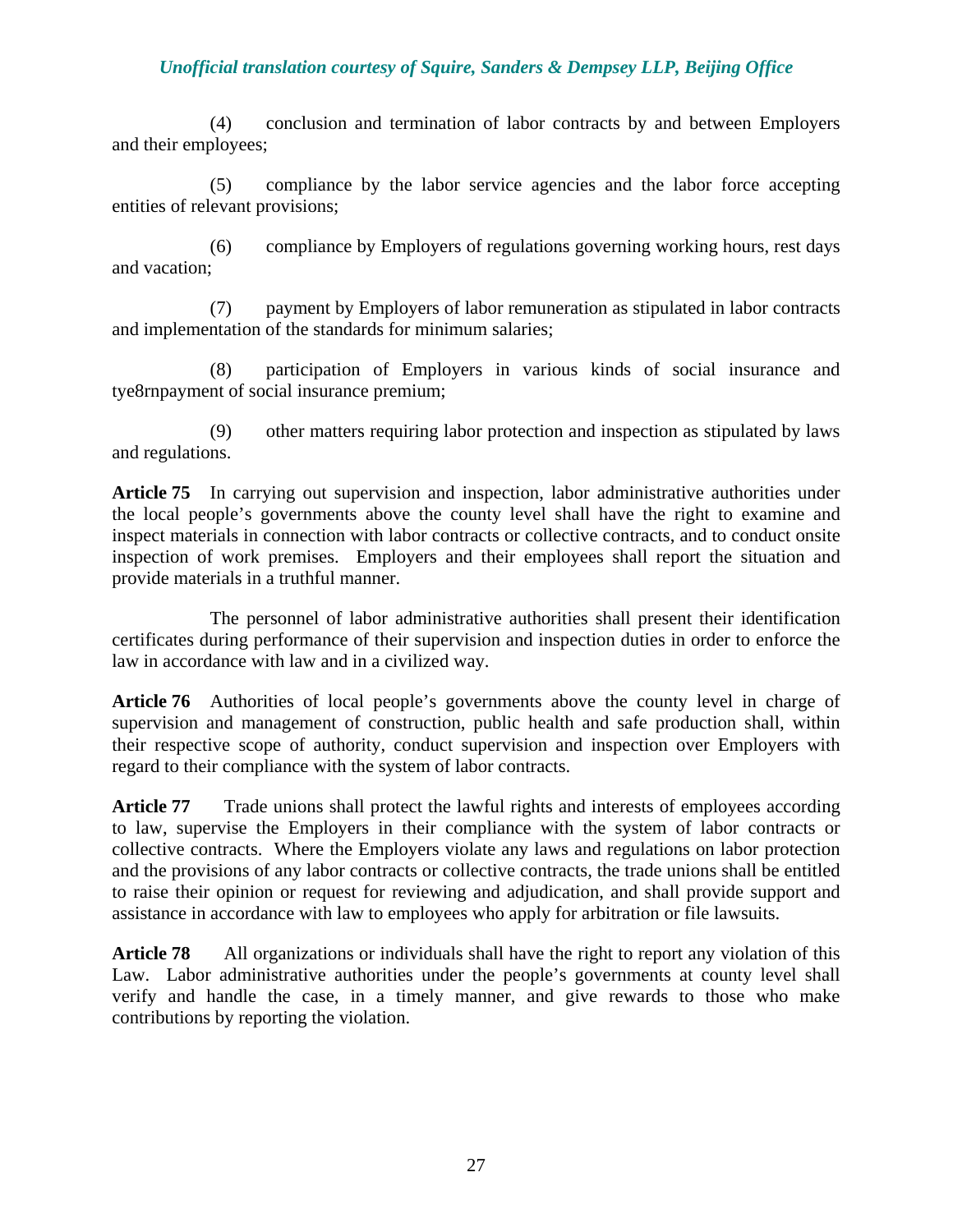# **Chapter VII Legal Liabilities**

**Article 79** If any provision of the rules and policies of an Employer is not in compliance with the laws, regulations and provisions, the provision shall be ineffective, and the labor administrative authority shall impose a warning upon it, and order it to make corrections; the employer shall be responsible for indemnifying any of its employees against any damage to him/her arising there from.

**Article 80** If an Employer recruits and hires any employees without handling proper employment formalities, the relevant labor administrative authority shall then order the Employer to correct such default and impose a fine payment upon the Employer in an amount equal to RMB500 per employee.

Article 81 If a labor contract provided by an Employer does not set forth the prerequisite provisions required for incorporation therein under this Law, the relevant labor administrative authority shall order correction of such default by the Employer and the Employer shall be liable for compensation of the loss thus have caused to its employees.

**Article 82** If an Employer fails to conclude the written labor contract with any of its employees up to one month from the date of following the employment formalities, it shall pay the employee the salary which is two times the compensation corresponding to the labor service rendered by the employee.

**Article 83** If an Employer reaches an agreement with its employees regarding the probation period in violation with this Law, such period as agreed upon shall be null and void. The relevant labor administrative authority shall then order the Employer to correct such default in accordance with this Law. If any probation period as agreed upon in violation of the law has been implemented, the Employer shall pay compensation to the employees concerned for such probation period based on their monthly salaries.

**Article 84** If an Employer requires from an employee any guarantee, money and/or property or detains his/her identity card or other belongs in violation of this Law, the relevant labor administrative authority shall order the Employer to return the same to the employee and impose a fine payment upon the Employer in an amount ranging from RMB500 up to RMB2,000 per employee. The Employer shall be liable for compensation of any losses caused to the employee/s due to such misconduct.

An Employer shall be punished under the previous provision for detaining the personal archives or other belongings of an employee who has terminated the labor contract in accordance with law.

**Article 85** If an Employer commits any of the following acts, the relevant labor administrative authority shall order payment by such Employer of the labor remuneration, overtime fees or economic compensation for termination or rescission of the labor contract within the time limit as required. If the labor remuneration is made at any rate lower than the local minimum salaries, payment of the insufficient portion shall be made. If no payment of such insufficient portion is made within the time limit as required, the authority shall order the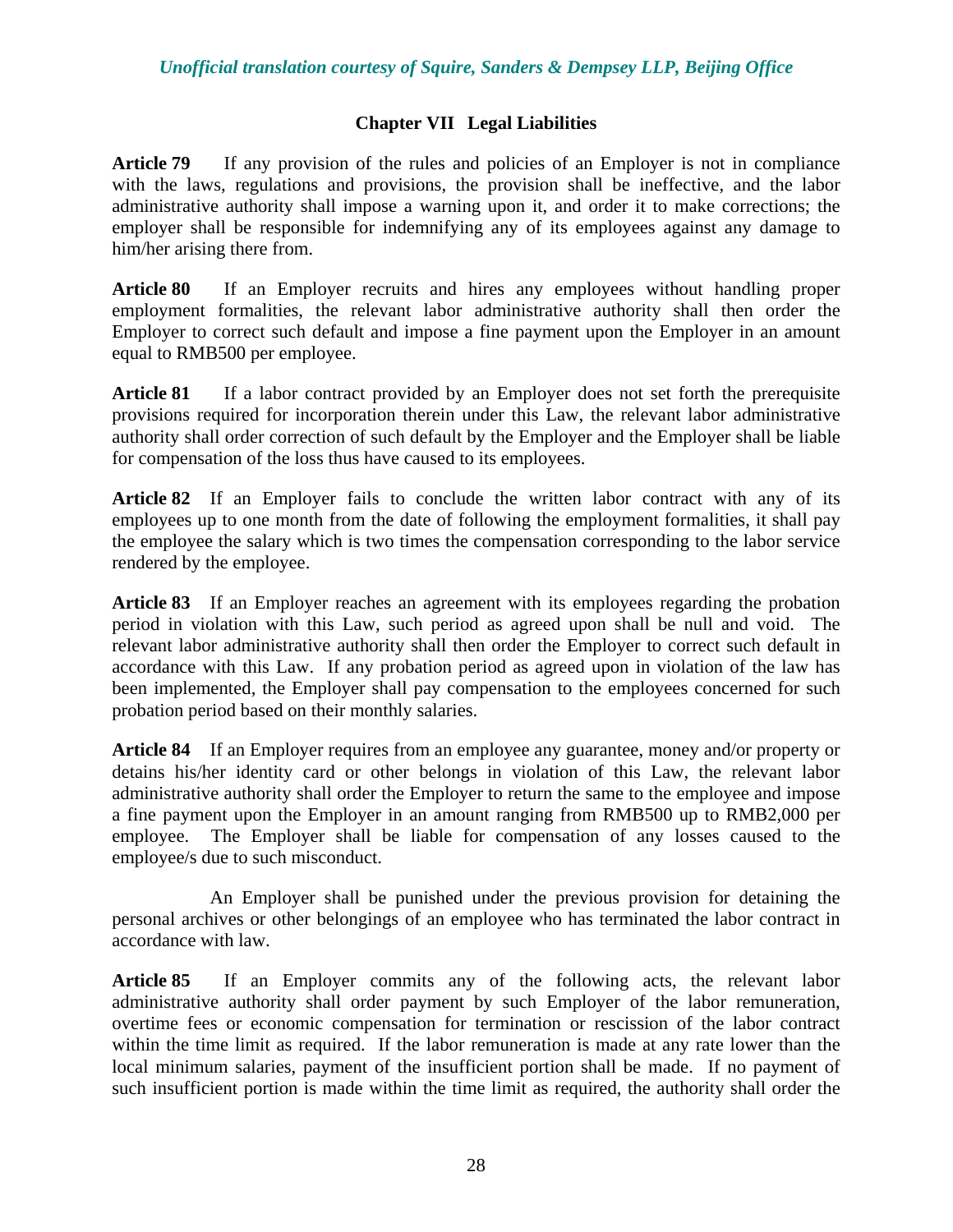Employer to pay the employee concerned an additional compensation at the rate ranging from 50% up to 100% of the amount due and payable.

(1) An Employer fails to pay the employee concerned any labor remuneration as agreed in the labor contract or under this Law;

(2) An Employer pays the employee concerned salaries at the rate lower than the local minimum salaries;

(3) An Employer fails to pay any overtime fee to the employee;

(4) An Employer fails to pay the employee concerned economic compensation in accordance with this Law when the labor contract is terminated or rescinded.

If an Employer enters into a labor contract with its employees by taking advantage of their difficulties, or by means of fraud or coercion, the relevant labor administrative authority shall impose a fine payment upon the Employer ranging from RMB2,000 up to RMB20,000. The Employer shall be liable for compensation of any losses caused to the employees due to such misconduct.

**Article 86** If an Employer fails to enter into any non-fixed term labor contract in violation of this Law, the Employer shall indemnify its employee by payment of damages equal to twice the economic compensation provided in Article 46 hereof at the time of termination or rescission of the labor contract.

**Article 87** If an Employer commits any of the following acts, which has constituted a crime, it shall be subject to criminal liabilities in accordance with law. Where such act is in violation of any requirements on the public security control, administrative punishment shall then be imposed on such Employer in accordance with. The:

(1) The Employer forces its employees to work by means of violence, coercion or illegal restriction of personal freedom;

(2) The Employer instructs or forces its employees to work under dangerous circumstances in violation of the rules, which jeopardizes personal safety of its employees;

(3) The Employer insults, gives physical punishment to, beats up, conducts illegal searching of or detains any of its employees.

**Article 88** Where an Employer fails to issue any written certificate to an employee certifying the rescission or termination of the labor contract as required under paragraph one of Article 49 hereof, the relevant labor administrative authority shall order the Employer to correct its default and the Employer shall be liable for compensation of any losses thus has caused to the employee.

**Article 89** If an Employer recruits and employs an employee who has not terminated or dissolved the labor contract with his/her former Employer, causing losses thereto, the successive Employer shall be liable for compensation in accordance with law.